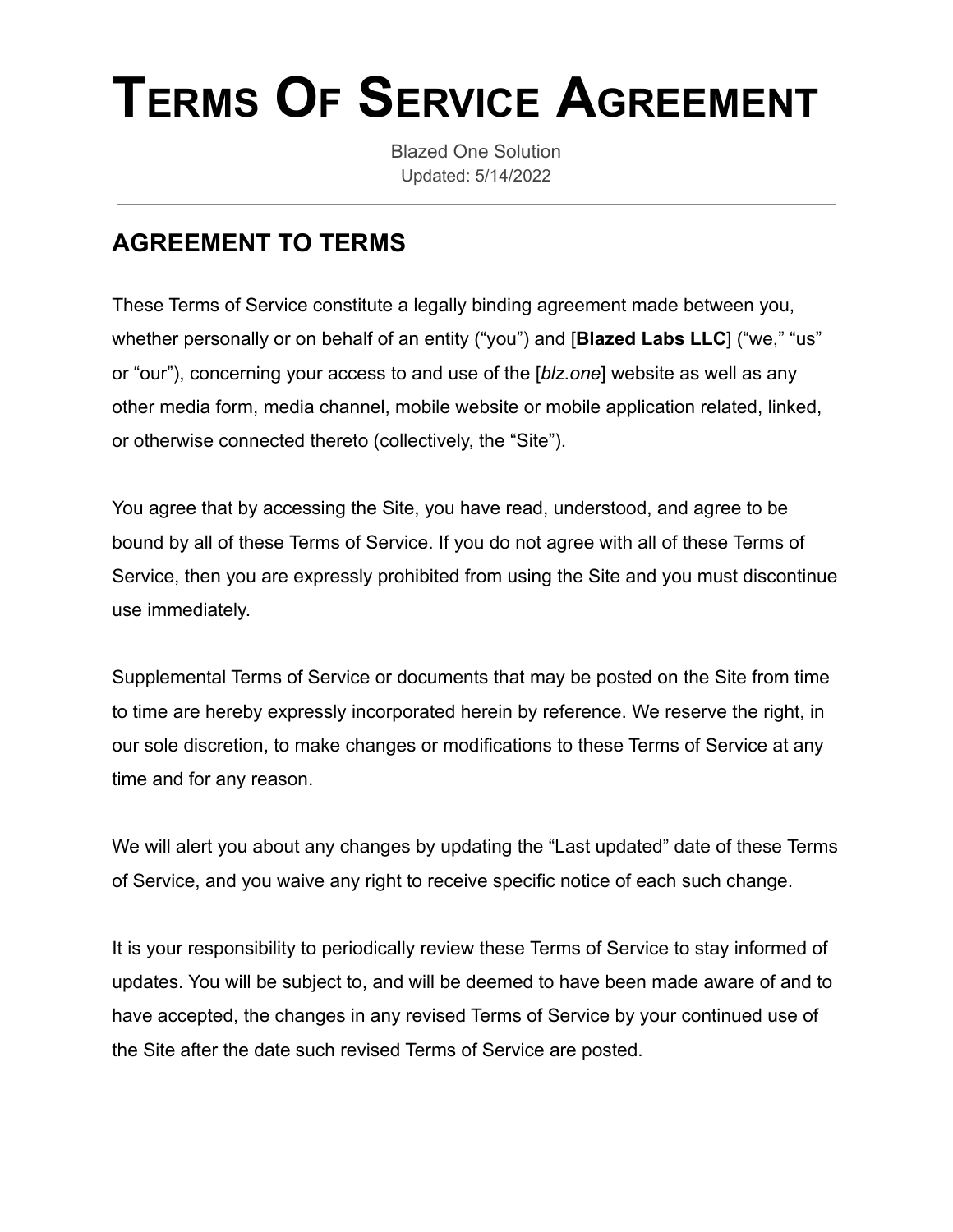The information provided on the Site is not intended for distribution to or use by any person or entity in any jurisdiction or country where such distribution or use would be contrary to law or regulation or which would subject us to any registration requirement within such jurisdiction or country.

Accordingly, those persons who choose to access the Site from other locations do so on their own initiative and are solely responsible for compliance with local laws, if and to the extent local laws are applicable.

Option 1: The Site is intended for users who are at least 18 years old. Persons under the age of 18 are not permitted to register for the Site.

Option 2: [The Site is intended for users who are at least 13 years of age.] All users who are minors in the jurisdiction in which they reside (generally under the age of 18) must have the permission of, and be directly supervised by, their parent or guardian to use the Site. If you are a minor, you must have your parent or guardian read and agree to these Terms of Service prior to you using the Site.

## **INTELLECTUAL PROPERTY RIGHTS**

Unless otherwise indicated, the Site is our proprietary property and all source code, databases, functionality, software, website designs, audio, video, text, photographs, and graphics on the Site (collectively, the "Content") and the trademarks, service marks, and logos contained therein (the "Marks") are owned or controlled by us or licensed to us, and are protected by copyright and trademark laws and various other intellectual property rights and unfair competition laws of the United States, foreign jurisdictions, and international conventions.

The Content and the Marks are provided on the Site "AS IS" for your information and personal use only. Except as expressly provided in these Terms of Service, no part of the Site and no Content or Marks may be copied, reproduced, aggregated, republished,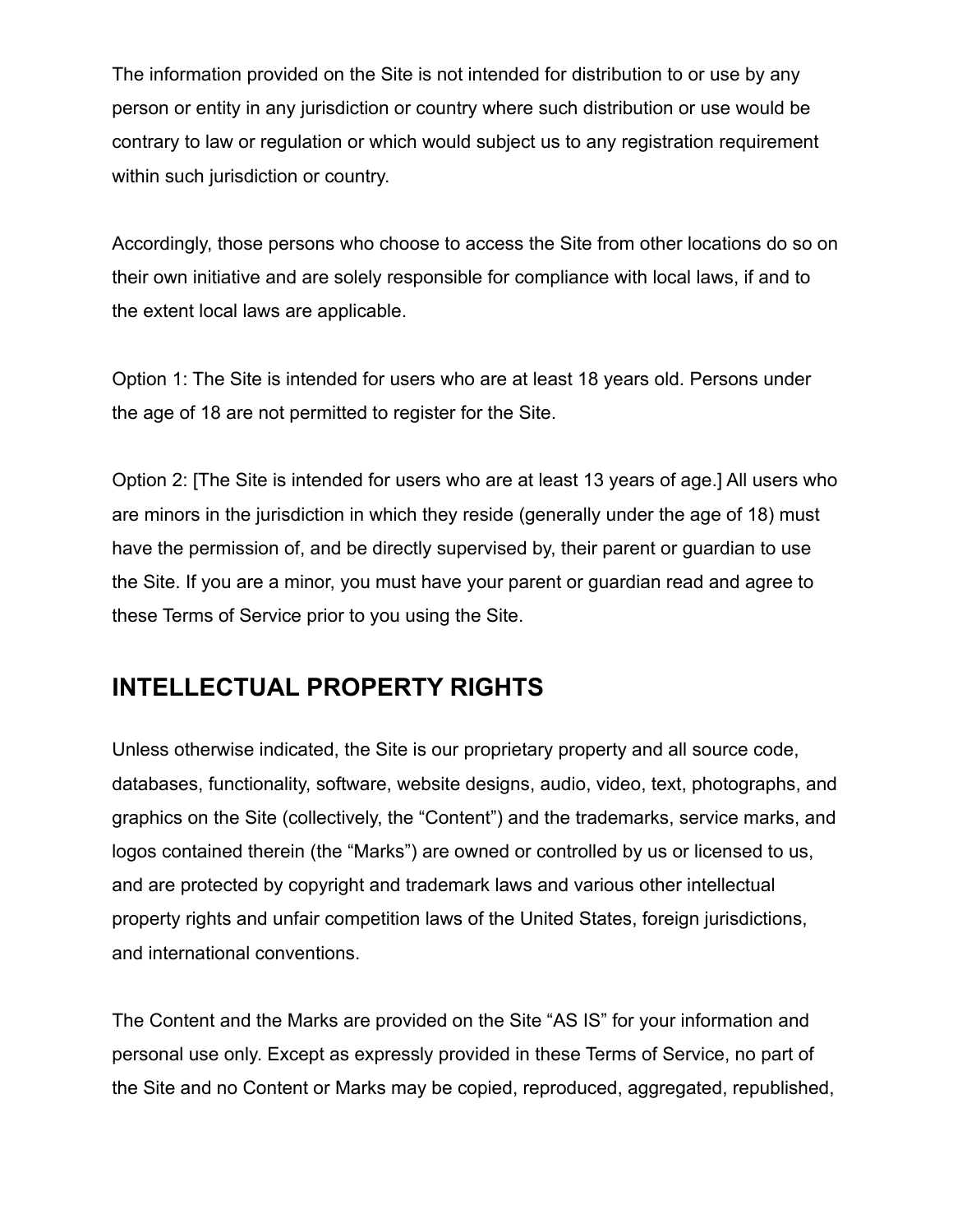uploaded, posted, publicly displayed, encoded, translated, transmitted, distributed, sold, licensed, or otherwise exploited for any commercial purpose whatsoever, without our express prior written permission.

Provided that you are eligible to use the Site, you are granted a limited license to access and use the Site and to download or print a copy of any portion of the Content to which you have properly gained access solely for your personal, non-commercial use. We reserve all rights not expressly granted to you in and to the Site, the Content and the Marks.

#### **USER REPRESENTATIONS**

By using the Site, you represent and warrant that:

[(1) all registration information you submit will be true, accurate, current, and complete; (2) you will maintain the accuracy of such information and promptly update such registration information as necessary;]

(3) you have the legal capacity and you agree to comply with these Terms of Service;

 $[(4)$  you are not under the age of 13;

(5) not a minor in the jurisdiction in which you reside[, or if a minor, you have received parental permission to use the Site];

(6) you will not access the Site through automated or non-human means, whether through a bot, script, or otherwise;

(7) you will not use the Site for any illegal or unauthorized purpose;

(8) your use of the Site will not violate any applicable law or regulation.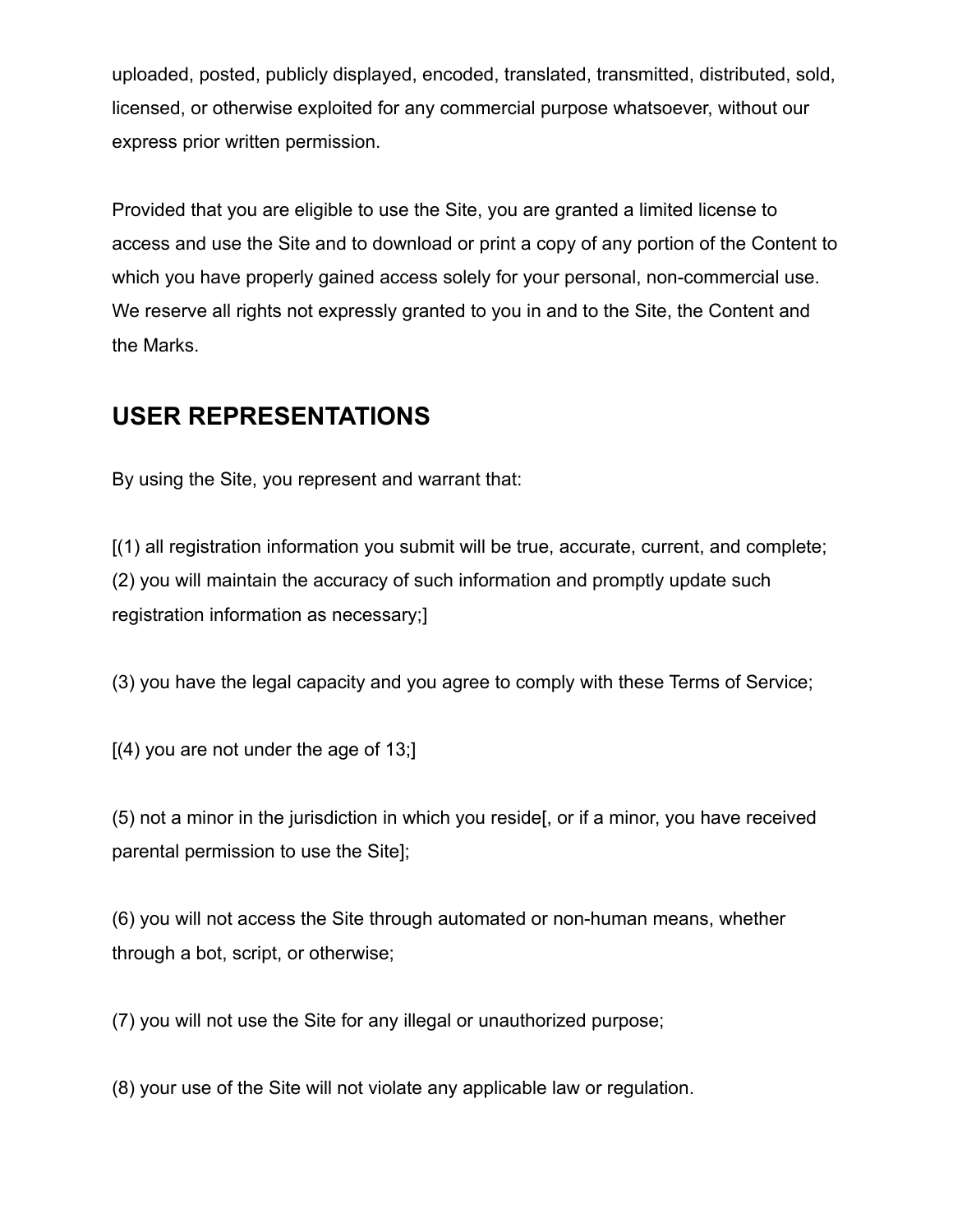If you provide any information that is untrue, inaccurate, not current, or incomplete, we have the right to suspend or terminate your account and refuse any and all current or future use of the Site (or any portion thereof).

#### **USER REGISTRATION**

You may be required to register with the Site. You agree to keep your password confidential and will be responsible for all use of your account and password. We reserve the right to remove, reclaim, or change a username you select if we determine, in our sole discretion, that such username is inappropriate, obscene, or otherwise objectionable.

#### **PROHIBITED ACTIVITIES**

You may not access or use the Site for any purpose other than that for which we make the Site available. The Site may not be used in connection with any commercial endeavors except those that are specifically endorsed or approved by us.

As a user of the Site, you agree not to:

- 1. systematically retrieve data or other content from the Site to create or compile, directly or indirectly, a collection, compilation, database, or directory without written permission from us.
- 2. make any unauthorized use of the Site, including collecting usernames and/or email addresses of users by electronic or other means for the purpose of sending unsolicited email, or creating user accounts by automated means or under false pretenses.
- 3. use a buying agent or purchasing agent to make purchases on the Site.
- 4. use the Site to advertise or offer to sell goods and services.
- 5. circumvent, disable, or otherwise interfere with security-related features of the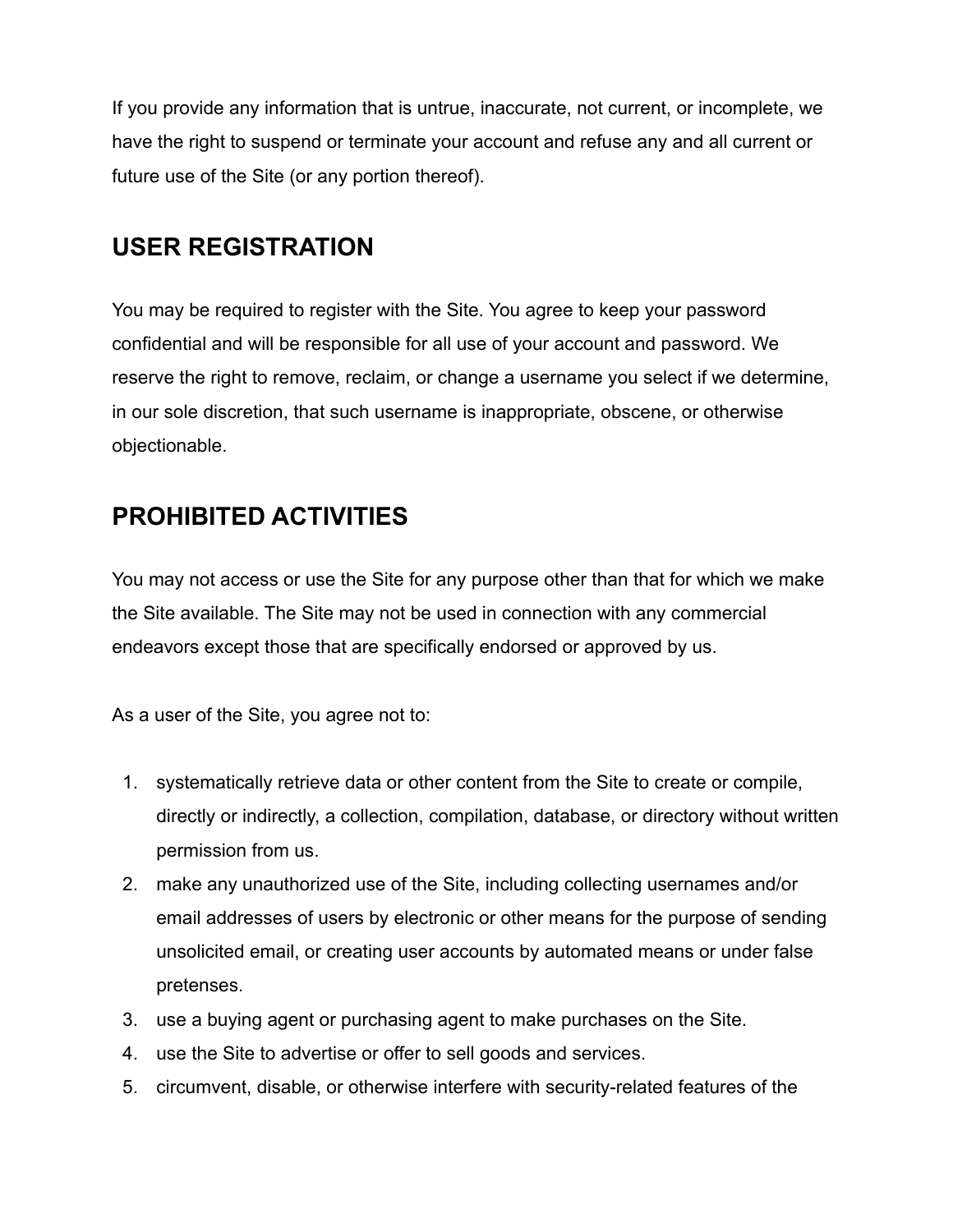Site, including features that prevent or restrict the use or copying of any Content or enforce limitations on the use of the Site and/or the Content contained therein.

- 6. engage in unauthorized framing of or linking to the Site.
- 7. trick, defraud, or mislead us and other users, especially in any attempt to learn sensitive account information such as user passwords;
- 8. make improper use of our support services or submit false reports of abuse or misconduct.
- 9. engage in any automated use of the system, such as using scripts to send comments or messages, or using any data mining, robots, or similar data gathering and extraction tools.
- 10. interfere with, disrupt, or create an undue burden on the Site or the networks or services connected to the Site.
- 11. attempt to impersonate another user or person or use the username of another user.
- 12. sell or otherwise transfer your profile.
- 13. use any information obtained from the Site in order to harass, abuse, or harm another person.
- 14. use the Site as part of any effort to compete with us or otherwise use the Site and/or the Content for any revenue-generating endeavor or commercial enterprise.
- 15. decipher, decompile, disassemble, or reverse engineer any of the software comprising or in any way making up a part of the Site.
- 16. attempt to bypass any measures of the Site designed to prevent or restrict access to the Site, or any portion of the Site.
- 17. harass, annoy, intimidate, or threaten any of our employees or agents engaged in providing any portion of the Site to you.
- 18. delete the copyright or other proprietary rights notice from any Content.
- 19. copy or adapt the Site's software, including but not limited to Flash, PHP, HTML, JavaScript, or other code.
- 20. upload or transmit (or attempt to upload or to transmit) viruses, Trojan horses, or other material, including excessive use of capital letters and spamming (continuous posting of repetitive text), that interferes with any party's uninterrupted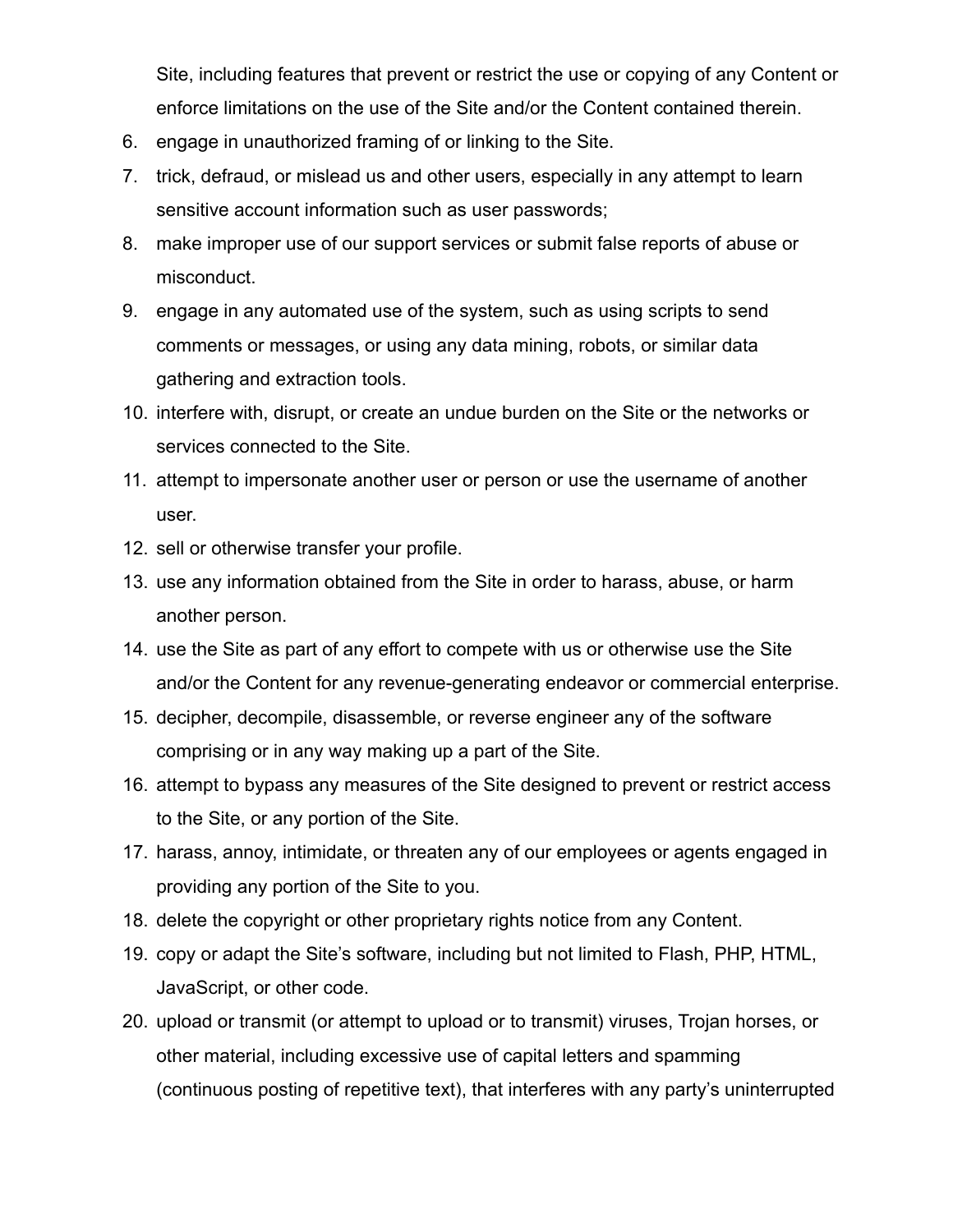use and enjoyment of the Site or modifies, impairs, disrupts, alters, or interferes with the use, features, functions, operation, or maintenance of the Site.

- 21. upload or transmit (or attempt to upload or to transmit) any material that acts as a passive or active information collection or transmission mechanism, including without limitation, clear graphics interchange formats ("gifs"), 1×1 pixels, web bugs, cookies, or other similar devices (sometimes referred to as "spyware" or "passive collection mechanisms" or "pcms").
- 22. except as may be the result of standard search engine or Internet browser usage, use, launch, develop, or distribute any automated system, including without limitation, any spider, robot, cheat utility, scraper, or offline reader that accesses the Site, or using or launching any unauthorized script or other software.
- 23. disparage, tarnish, or otherwise harm, in our opinion, us and/or the Site.
- 24. use the Site in a manner inconsistent with any applicable laws or regulations. 25. [other]
- 

#### **USER GENERATED CONTRIBUTIONS**

The Site may invite you to chat, contribute to, or participate in blogs, message boards, online forums, and other functionality, and may provide you with the opportunity to create, submit, post, display, transmit, perform, publish, distribute, or broadcast content and materials to us or on the Site, including but not limited to text, writings, video, audio, photographs, graphics, comments, suggestions, or personal information or other material (collectively, "Contributions").

Contributions may be viewable by other users of the Site and through third-party websites. As such, any Contributions you transmit may be treated as non-confidential and non-proprietary. When you create or make available any Contributions, you thereby represent and warrant that: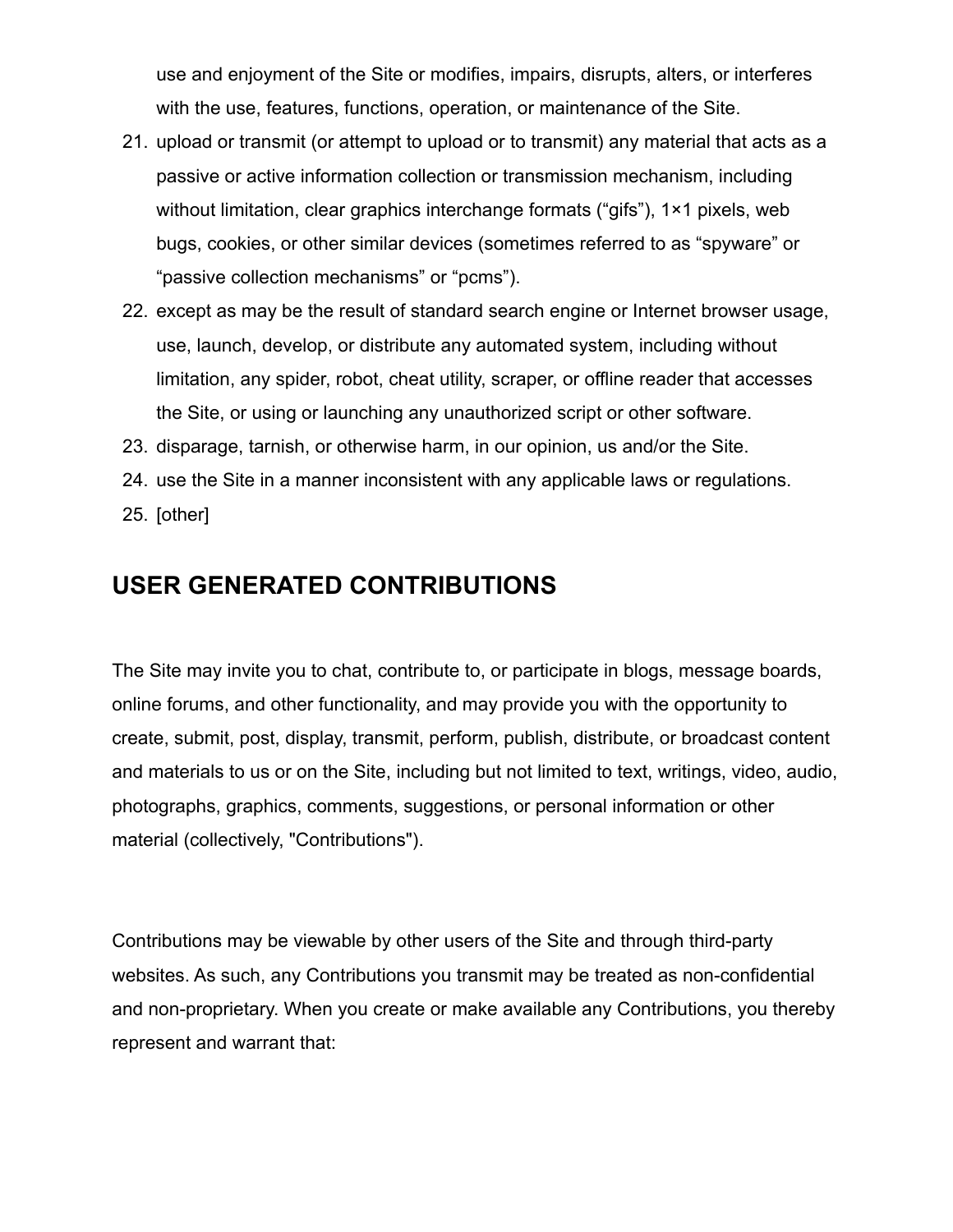- 1. the creation, distribution, transmission, public display, or performance, and the accessing, downloading, or copying of your Contributions do not and will not infringe the proprietary rights, including but not limited to the copyright, patent, trademark, trade secret, or moral rights of any third party.
- 2. you are the creator and owner of or have the necessary licenses, rights, consents, releases, and permissions to use and to authorize us, the Site, and other users of the Site to use your Contributions in any manner contemplated by the Site and these Terms of Service.
- 3. you have the written consent, release, and/or permission of each and every identifiable individual person in your Contributions to use the name or likeness of each and every such identifiable individual person to enable inclusion and use of your Contributions in any manner contemplated by the Site and these Terms of Service.
- 4. your Contributions are not false, inaccurate, or misleading.
- 5. your Contributions are not unsolicited or unauthorized advertising, promotional materials, pyramid schemes, chain letters, spam, mass mailings, or other forms of solicitation.
- 6. your Contributions are not obscene, lewd, lascivious, filthy, violent, harassing, libelous, slanderous, or otherwise objectionable (as determined by us).
- 7. your Contributions do not ridicule, mock, disparage, intimidate, or abuse anyone.
- 8. your Contributions do not advocate the violent overthrow of any government or incite, encourage, or threaten physical harm against another.
- 9. your Contributions do not violate any applicable law, regulation, or rule.
- 10.your Contributions do not violate the privacy or publicity rights of any third party.
- 11. your Contributions do not contain any material that solicits personal information from anyone under the age of 18 or exploits people under the age of 18 in a sexual or violent manner.
- 12.your Contributions do not violate any federal or state law concerning child pornography, or otherwise intended to protect the health or well-being of minors;
- 13.your Contributions do not include any offensive comments that are connected to race, national origin, gender, sexual preference, or physical handicap.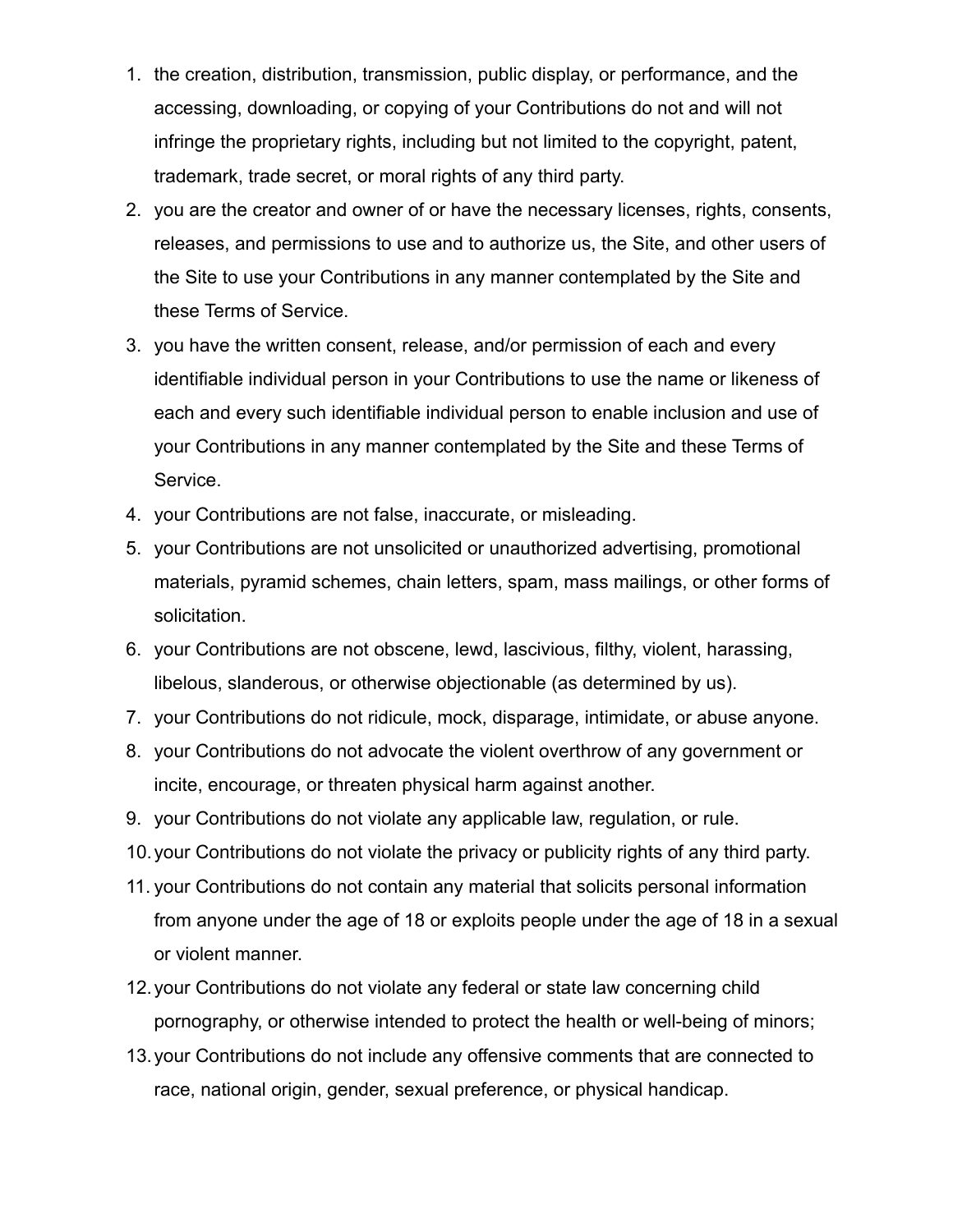14.your Contributions do not otherwise violate, or link to material that violates, any provision of these Terms of Service, or any applicable law or regulation.

Any use of the Site in violation of the foregoing violates these Terms of Service and may result in, among other things, termination or suspension of your rights to use the Site.

#### **CONTRIBUTION LICENSE**

By posting your Contributions to any part of the Site [or making Contributions accessible to the Site by linking your account from the Site to any of your social networking accounts], you automatically grant, and you represent and warrant that you have the right to grant, to us an unrestricted, unlimited, irrevocable, perpetual, non-exclusive, transferable, royalty-free, fully-paid, worldwide right, and license to host, use, copy, reproduce, disclose, sell, resell, publish, broadcast, retitle, archive, store, cache, publicly perform, publicly display, reformat, translate, transmit, excerpt (in whole or in part), and distribute such Contributions (including, without limitation, your image and voice) for any purpose, commercial, advertising, or otherwise, and to prepare derivative works of, or incorporate into other works, such Contributions, and grant and authorize sublicenses of the foregoing. The use and distribution may occur in any media formats and through any media channels.

This license will apply to any form, media, or technology now known or hereafter developed, and includes our use of your name, company name, and franchise name, as applicable, and any of the trademarks, service marks, trade names, logos, and personal and commercial images you provide. You waive all moral rights in your Contributions, and you warrant that moral rights have not otherwise been asserted in your Contributions.

We do not assert any ownership over your Contributions. You retain full ownership of all of your Contributions and any intellectual property rights or other proprietary rights associated with your Contributions. We are not liable for any statements or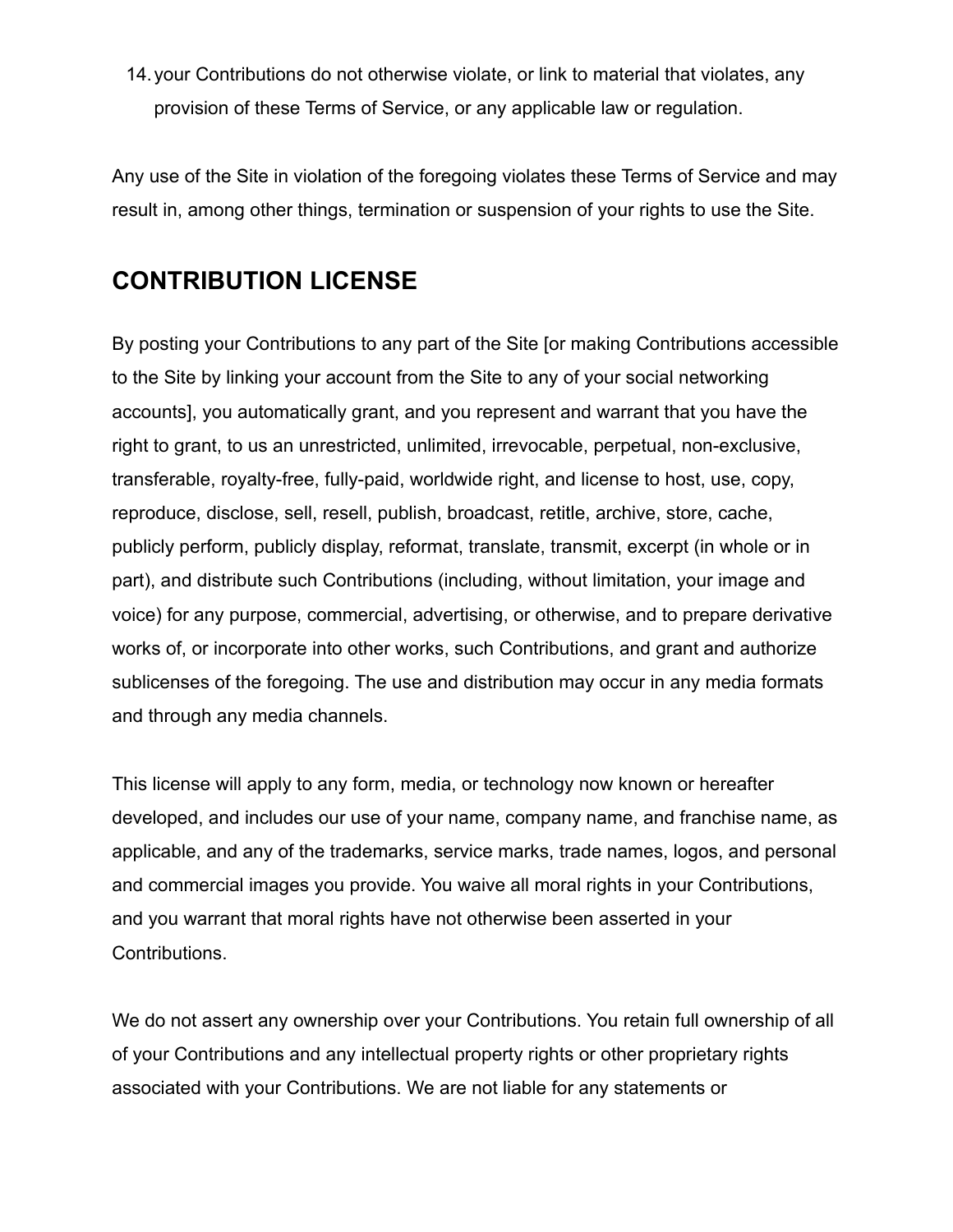representations in your Contributions provided by you in any area on the Site.

You are solely responsible for your Contributions to the Site and you expressly agree to exonerate us from any and all responsibility and to refrain from any legal action against us regarding your Contributions.

We have the right, in our sole and absolute discretion, (1) to edit, redact, or otherwise change any Contributions; (2) to re-categorize any Contributions to place them in more appropriate locations on the Site; and (3) to pre-screen or delete any Contributions at any time and for any reason, without notice. We have no obligation to monitor your Contributions.

#### **GUIDELINES FOR REVIEWS**

We may provide you areas on the Site to leave reviews or ratings. When posting a review, you must comply with the following criteria:

(1) you should have firsthand experience with the person/entity being reviewed;

(2) your reviews should not contain offensive profanity, or abusive, racist, offensive, or hate language;

(3) your reviews should not contain discriminatory references based on religion, race, gender, national origin, age, marital status, sexual orientation, or disability;

(4) your reviews should not contain references to illegal activity;

(5) you should not be affiliated with competitors if posting negative reviews;

(6) you should not make any conclusions as to the legality of conduct;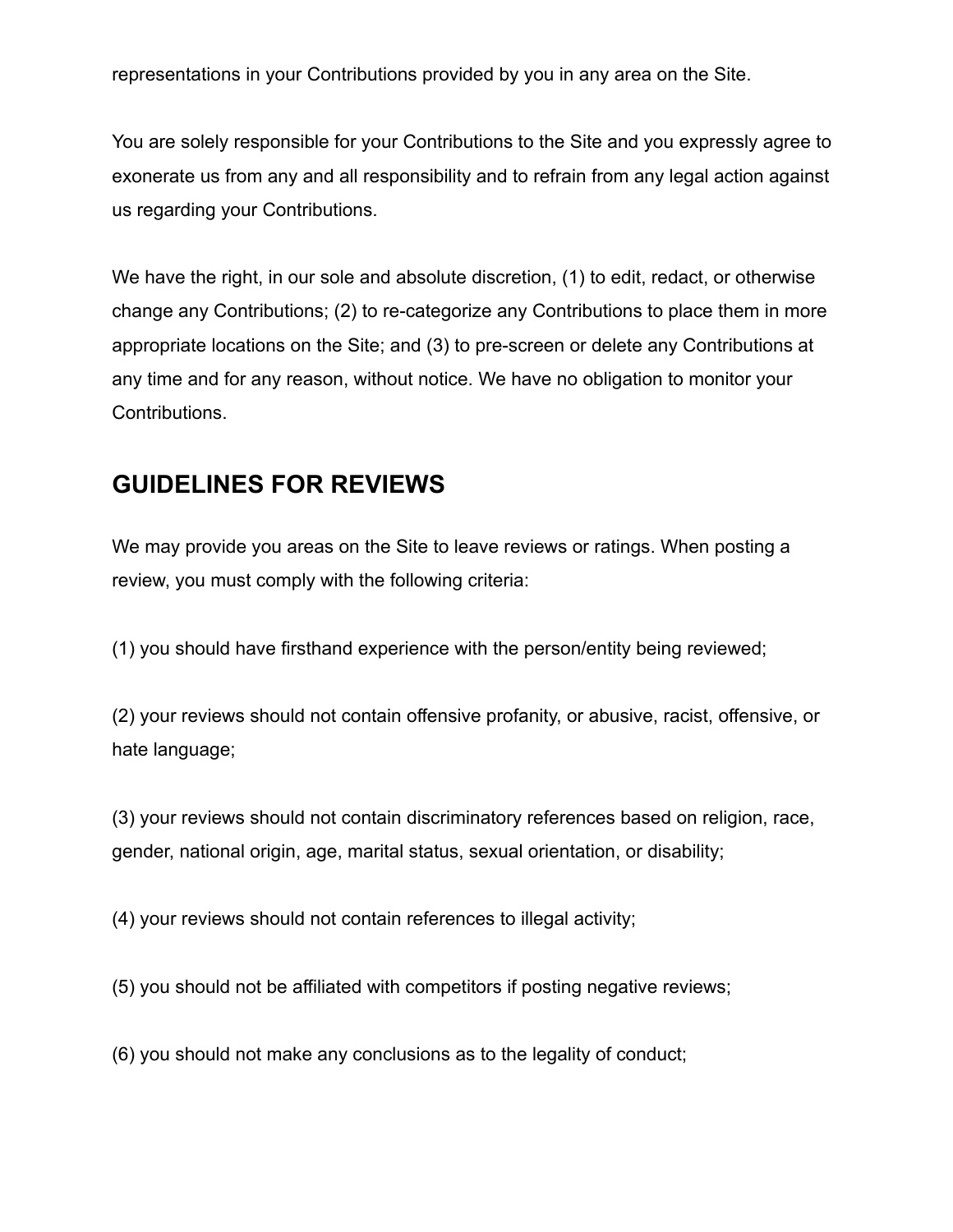(7) you may not post any false or misleading statements;

(8) you may not organize a campaign encouraging others to post reviews, whether positive or negative.

We may accept, reject, or remove reviews in our sole discretion. We have absolutely no obligation to screen reviews or to delete reviews, even if anyone considers reviews objectionable or inaccurate. Reviews are not endorsed by us, and do not necessarily represent our opinions or the views of any of our affiliates or partners.

We do not assume liability for any review or for any claims, liabilities, or losses resulting from any review. By posting a review, you hereby grant to us a perpetual, non-exclusive, worldwide, royalty-free, fully-paid, assignable, and sublicensable right and license to reproduce, modify, translate, transmit by any means, display, perform, and/or distribute all content relating to reviews.

#### **MOBILE APPLICATION LICENSE**

#### **Use License**

If you access the Site via a mobile application, then we grant you a revocable, non-exclusive, non-transferable, limited right to install and use the mobile application on wireless electronic devices owned or controlled by you, and to access and use the mobile application on such devices strictly in accordance with the Terms of Service of this mobile application license contained in these Terms of Service.

You shall not:

(1) decompile, reverse engineer, disassemble, attempt to derive the source code of, or decrypt the application;

(2) make any modification, adaptation, improvement, enhancement, translation, or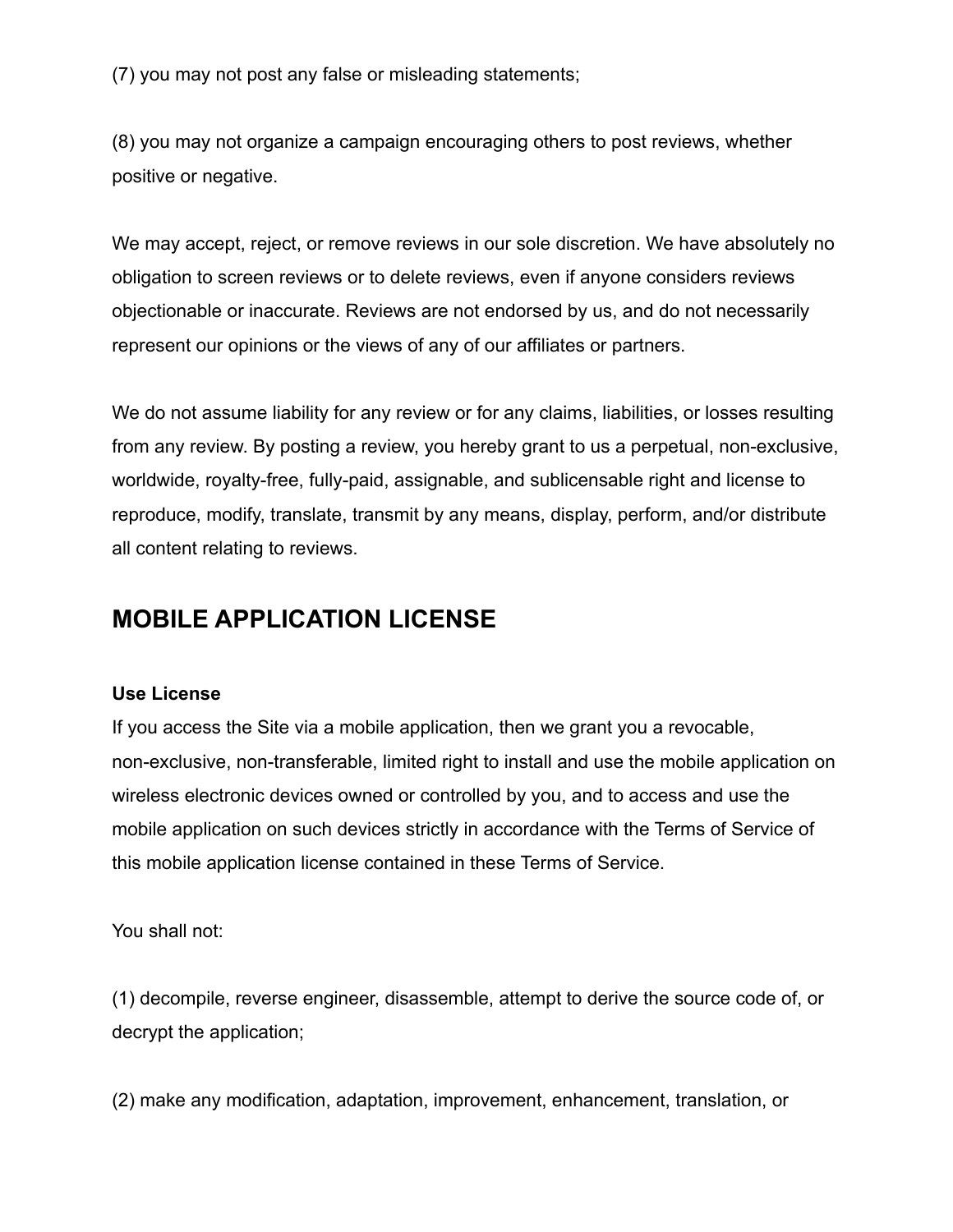derivative work from the application;

(3) violate any applicable laws, rules, or regulations in connection with your access or use of the application;

(4) remove, alter, or obscure any proprietary notice (including any notice of copyright or trademark) posted by us or the licensors of the application;

(5) use the application for any revenue generating endeavor, commercial enterprise, or other purpose for which it is not designed or intended;

(6) make the application available over a network or other environment permitting access or use by multiple devices or users at the same time;

(7) use the application for creating a product, service, or software that is, directly or indirectly, competitive with or in any way a substitute for the application;

(8) use the application to send automated queries to any website or to send any unsolicited commercial e-mail;

(9) use any proprietary information or any of our interfaces or our other intellectual property in the design, development, manufacture, licensing, or distribution of any applications, accessories, or devices for use with the application.

#### **Apple and Android Devices**

The following terms apply when you use a mobile application obtained from either the Apple Store or Google Play (each an "App Distributor") to access the Site:

(1) the license granted to you for our mobile application is limited to a non-transferable license to use the application on a device that utilizes the Apple iOS or Android operating systems, as applicable, and in accordance with the usage rules set forth in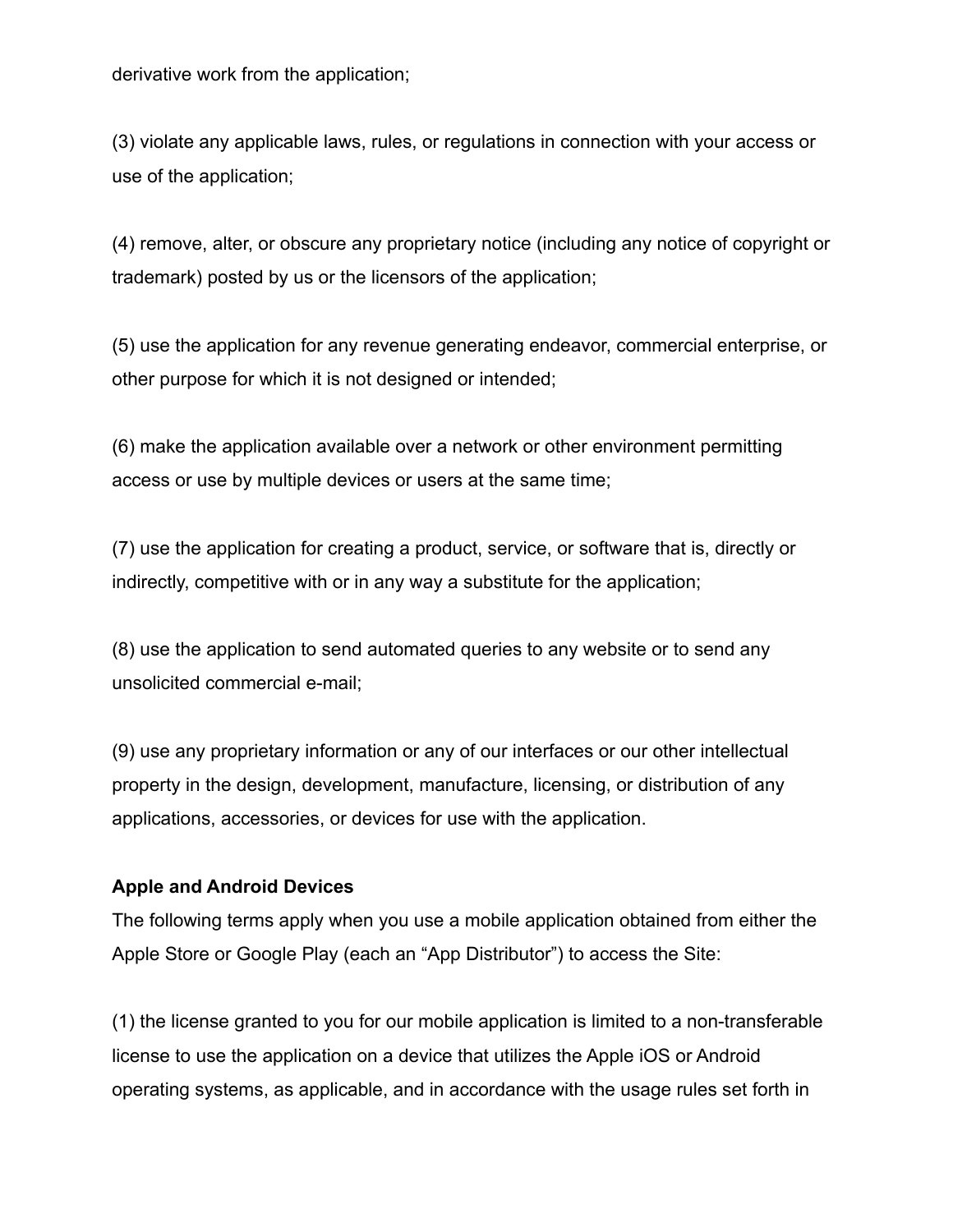the applicable App Distributor's Terms of Service;

(2) we are responsible for providing any maintenance and support services with respect to the mobile application as specified in the Terms of Service of this mobile application license contained in these Terms of Service or as otherwise required under applicable law, and you acknowledge that each App Distributor has no obligation whatsoever to furnish any maintenance and support services with respect to the mobile application;

(3) in the event of any failure of the mobile application to conform to any applicable warranty, you may notify the applicable App Distributor, and the App Distributor, in accordance with its terms and policies, may refund the purchase price, if any, paid for the mobile application, and to the maximum extent permitted by applicable law, the App Distributor will have no other warranty obligation whatsoever with respect to the mobile application;

(4) you represent and warrant that (i) you are not located in a country that is subject to a U.S. government embargo, or that has been designated by the U.S. government as a "terrorist supporting" country and (ii) you are not listed on any U.S. government list of prohibited or restricted parties;

(5) you must comply with applicable third-party terms of agreement when using the mobile application, e.g., if you have a VoIP application, then you must not be in violation of their wireless data service agreement when using the mobile application;

6) you acknowledge and agree that the App Distributors are third-party beneficiaries of the Terms of Service in this mobile application license contained in these Terms of Service, and that each App Distributor will have the right (and will be deemed to have accepted the right) to enforce the Terms of Service in this mobile application license contained in these Terms of Service against you as a third-party beneficiary thereof.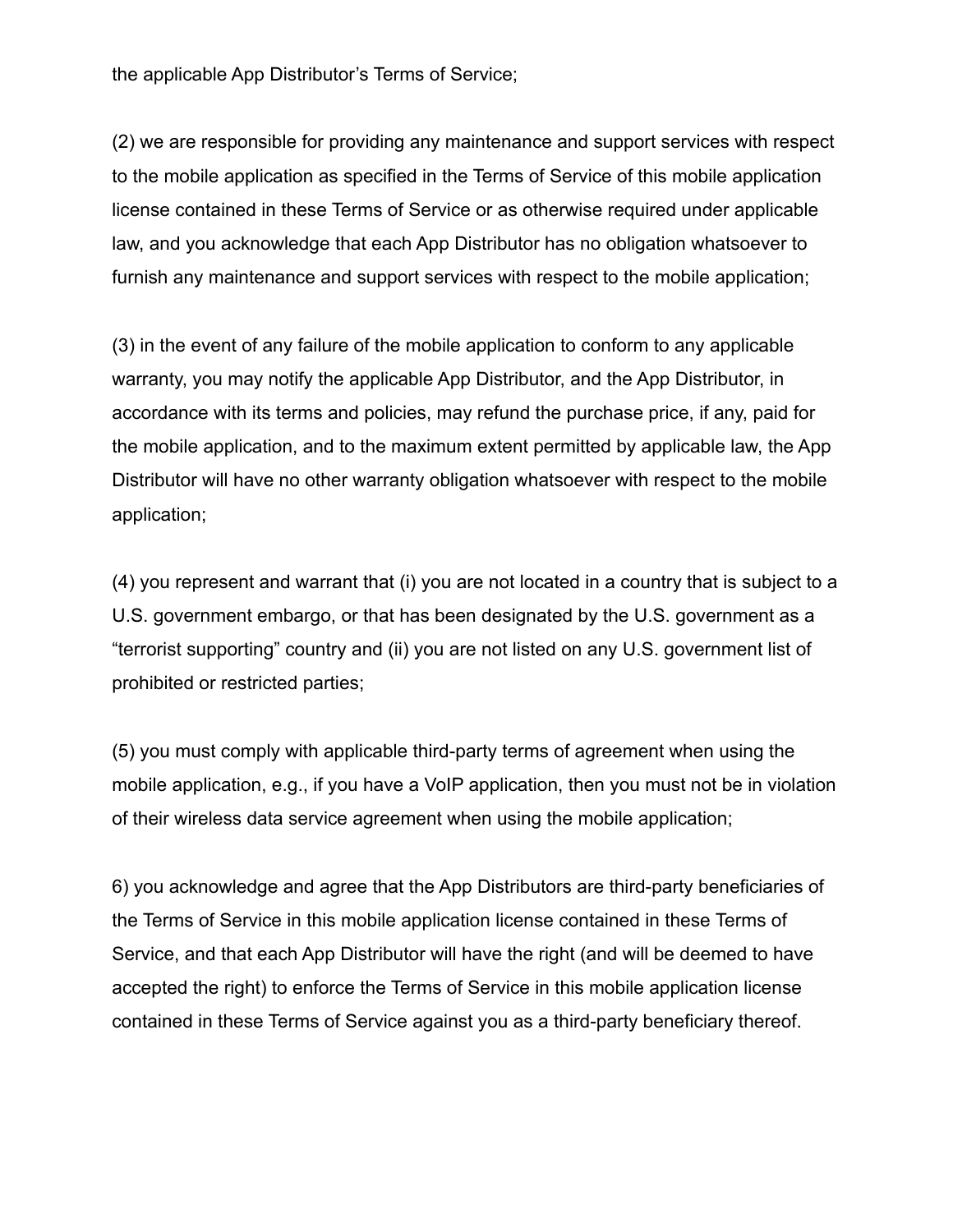#### **SOCIAL MEDIA**

As part of the functionality of the Site, you may link your account with online accounts you have with third-party service providers (each such account, a "Third-Party Account") by either: (1) providing your Third-Party Account login information through the Site; or (2) allowing us to access your Third-Party Account, as is permitted under the applicable Terms of Service that govern your use of each Third-Party Account.

You represent and warrant that you are entitled to disclose your Third-Party Account login information to us and/or grant us access to your Third-Party Account, without breach by you of any of the Terms of Service that govern your use of the applicable Third-Party Account, and without obligating us to pay any fees or making us subject to any usage limitations imposed by the third-party service provider of the Third-Party Account.

By granting us access to any Third-Party Accounts, you understand that (1) we may access, make available, and store (if applicable) any content that you have provided to and stored in your Third-Party Account (the "Social Network Content") so that it is available on and through the Site via your account, including without limitation any friend lists and (2) we may submit to and receive from your Third-Party Account additional information to the extent you are notified when you link your account with the Third-Party Account.

Depending on the Third-Party Accounts you choose and subject to the privacy settings that you have set in such Third-Party Accounts, personally identifiable information that you post to your Third-Party Accounts may be available on and through your account on the Site.

Please note that if a Third-Party Account or associated service becomes unavailable or our access to such Third-Party Account is terminated by the third-party service provider, then Social Network Content may no longer be available on and through the Site. You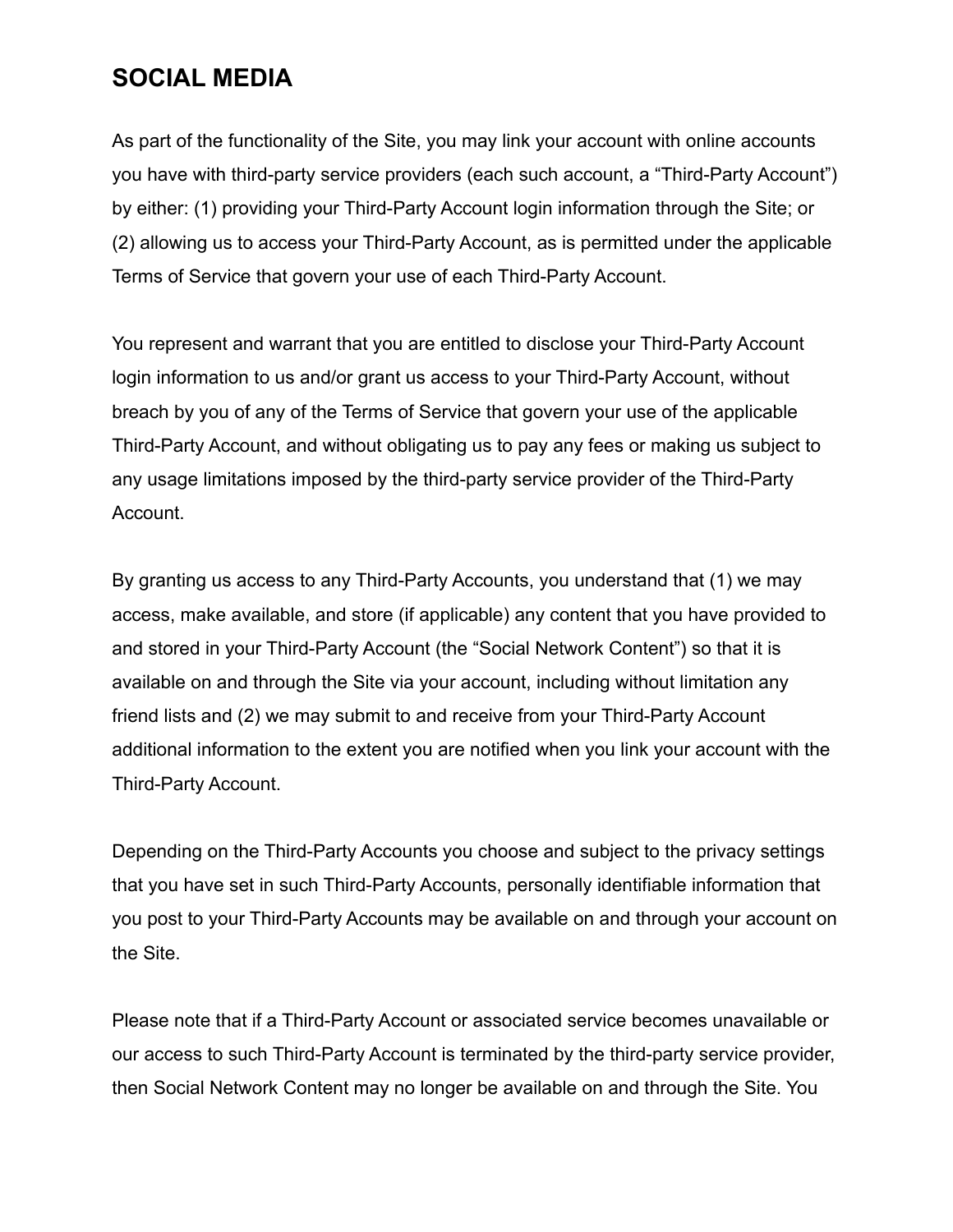will have the ability to disable the connection between your account on the Site and your Third-Party Accounts at any time.

PLEASE NOTE THAT YOUR RELATIONSHIP WITH THE THIRD-PARTY SERVICE PROVIDERS ASSOCIATED WITH YOUR THIRD-PARTY ACCOUNTS IS GOVERNED SOLELY BY YOUR AGREEMENT(S) WITH SUCH THIRD-PARTY SERVICE PROVIDERS.

We make no effort to review any Social Network Content for any purpose, including but not limited to, for accuracy, legality, or non-infringement, and we are not responsible for any Social Network Content.

You acknowledge and agree that we may access your email address book associated with a Third-Party Account and your contacts list stored on your mobile device or tablet computer solely for purposes of identifying and informing you of those contacts who have also registered to use the Site.

You can deactivate the connection between the Site and your Third-Party Account by contacting us using the contact information below or through your account settings (if applicable). We will attempt to delete any information stored on our servers that was obtained through such Third-Party Account, except the username and profile picture that become associated with your account.

#### **SUBMISSIONS**

You acknowledge and agree that any questions, comments, suggestions, ideas, feedback, or other information regarding the Site ("Submissions") provided by you to us are non-confidential and shall become our sole property. We shall own exclusive rights, including all intellectual property rights, and shall be entitled to the unrestricted use and dissemination of these Submissions for any lawful purpose, commercial or otherwise, without acknowledgment or compensation to you.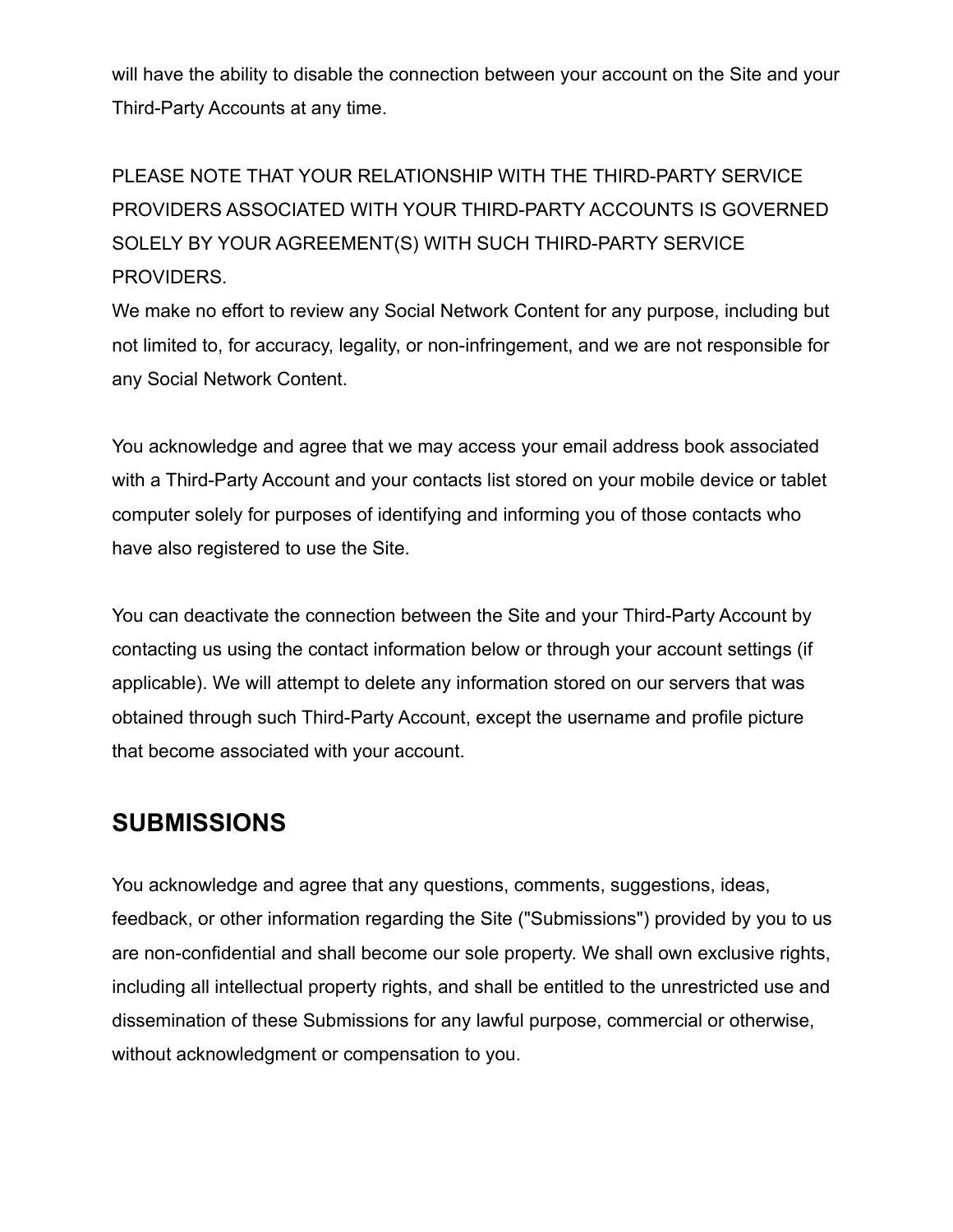You hereby waive all moral rights to any such Submissions, and you hereby warrant that any such Submissions are original with you or that you have the right to submit such Submissions. You agree there shall be no recourse against us for any alleged or actual infringement or misappropriation of any proprietary right in your Submissions.

#### **THIRD-PARTY WEBSITES AND CONTENT**

The Site may contain (or you may be sent via the Site) links to other websites ("Third-Party Websites") as well as articles, photographs, text, graphics, pictures, designs, music, sound, video, information, applications, software, and other content or items belonging to or originating from third parties ("Third-Party Content").

Such Third-Party Websites and Third-Party Content are not investigated, monitored, or checked for accuracy, appropriateness, or completeness by us, and we are not responsible for any Third-Party Websites accessed through the Site or any Third-Party Content posted on, available through, or installed from the Site, including the content, accuracy, offensiveness, opinions, reliability, privacy practices, or other policies of or contained in the Third-Party Websites or the Third-Party Content.

Inclusion of, linking to, or permitting the use or installation of any Third-Party Websites or any Third-Party Content does not imply approval or endorsement thereof by us. If you decide to leave the Site and access the Third-Party Websites or to use or install any Third-Party Content, you do so at your own risk, and you should be aware these Terms of Service no longer govern.

You should review the applicable terms and policies, including privacy and data gathering practices, of any website to which you navigate from the Site or relating to any applications you use or install from the Site. Any purchases you make through Third-Party Websites will be through other websites and from other companies, and we take no responsibility whatsoever in relation to such purchases which are exclusively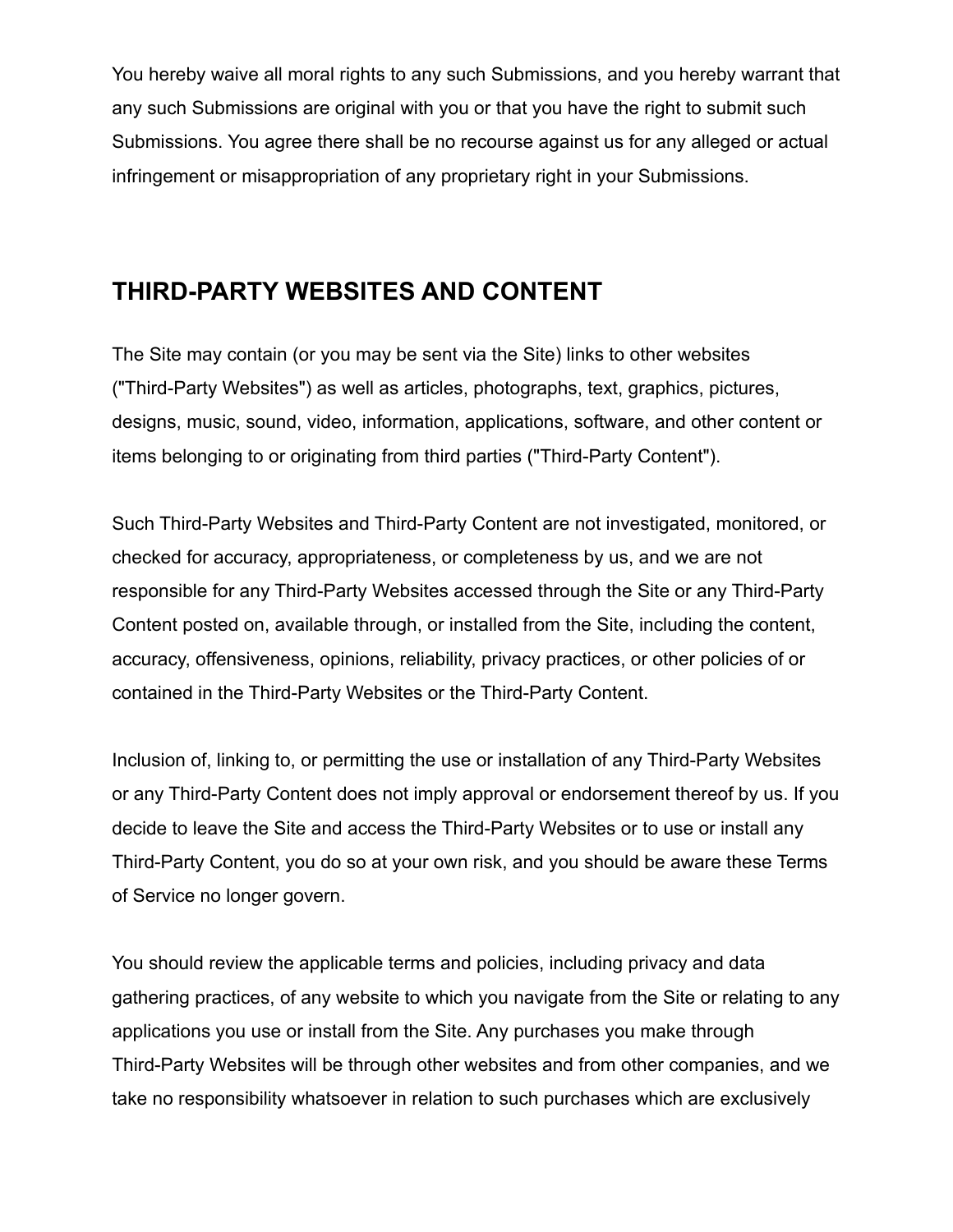between you and the applicable third party.

You agree and acknowledge that we do not endorse the products or services offered on Third-Party Websites and you shall hold us harmless from any harm caused by your purchase of such products or services. Additionally, you shall hold us harmless from any losses sustained by you or harm caused to you relating to or resulting in any way from any Third-Party Content or any contact with Third-Party Websites.

#### **ADVERTISERS**

We allow advertisers to display their advertisements and other information in certain areas of the Site, such as sidebar advertisements or banner advertisements. If you are an advertiser, you shall take full responsibility for any advertisements you place on the Site and any services provided on the Site or products sold through those advertisements.

Further, as an advertiser, you warrant and represent that you possess all rights and authority to place advertisements on the Site, including, but not limited to, intellectual property rights, publicity rights, and contractual rights.

[As an advertiser, you agree that such advertisements are subject to our Digital Millennium Copyright Act ("DMCA") Notice and Policy provisions as described below, and you understand and agree there will be no refund or other compensation for DMCA takedown-related issues.] We simply provide the space to place such advertisements, and we have no other relationship with advertisers.

#### **SITE MANAGEMENT**

We reserve the right, but not the obligation, to:

(1) monitor the Site for violations of these Terms of Service;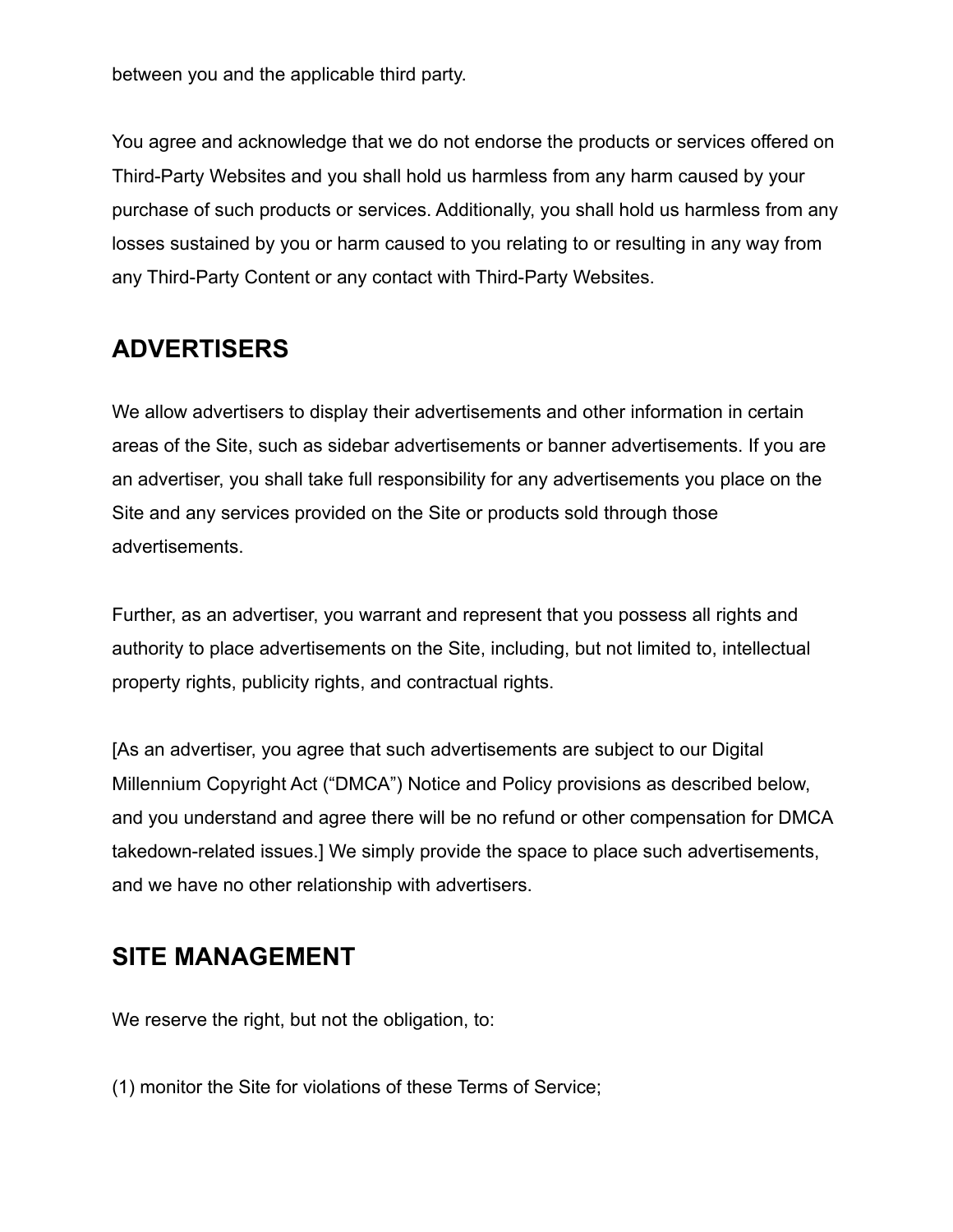(2) take appropriate legal action against anyone who, in our sole discretion, violates the law or these Terms of Service, including without limitation, reporting such user to law enforcement authorities;

(3) in our sole discretion and without limitation, refuse, restrict access to, limit the availability of, or disable (to the extent technologically feasible) any of your Contributions or any portion thereof;

(4) in our sole discretion and without limitation, notice, or liability, to remove from the Site or otherwise disable all files and content that are excessive in size or are in any way burdensome to our systems;

(5) otherwise manage the Site in a manner designed to protect our rights and property and to facilitate the proper functioning of the Site.

#### **PRIVACY POLICY**

We care about data privacy and security. Please review our Privacy Policy [\[CLICK](https://www.blazedlabs.com/privacy/)] HEREI/posted on the Site]. By using the Site, you agree to be bound by our Privacy Policy, which is incorporated into these Terms of Service. Please be advised the Site is hosted in the United States.

If you access the Site from the European Union, Asia, or any other region of the world with laws or other requirements governing personal data collection, use, or disclosure that differ from applicable laws in the United States, then through your continued use of the Site, you are transferring your data to the United States, and you expressly consent to have your data transferred to and processed in the United States.

[Further, we do not knowingly accept, request, or solicit information from children or knowingly market to children. Therefore, in accordance with the U.S. Children's Online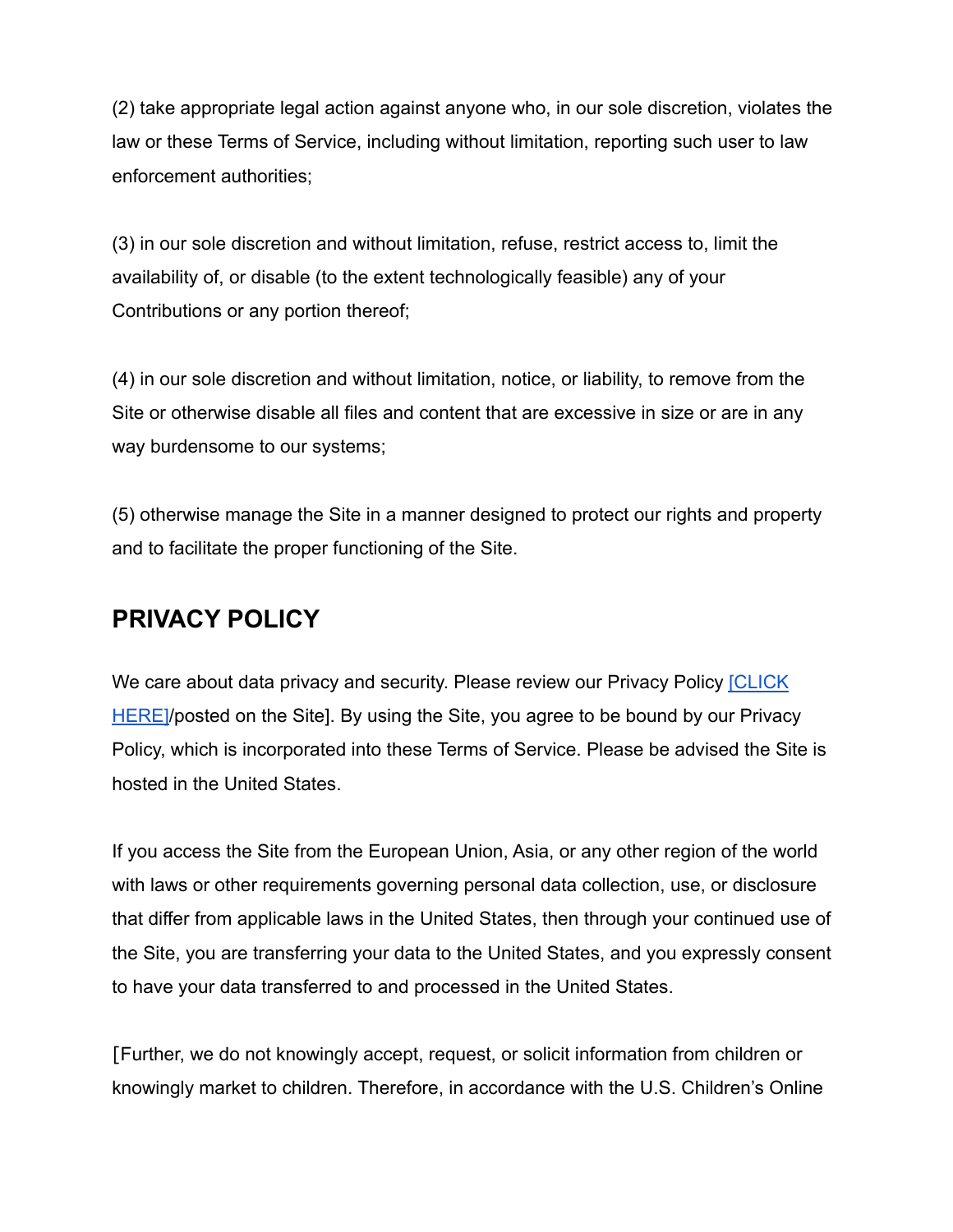Privacy Protection Act, if we receive actual knowledge that anyone under the age of 13 has provided personal information to us without the requisite and verifiable parental consent, we will delete that information from the Site as quickly as is reasonably practical.]

# **DIGITAL MILLENNIUM COPYRIGHT ACT (DMCA) NOTICE AND POLICY**

#### **Notifications**

We respect the intellectual property rights of others. If you believe that any material available on or through the Site infringes upon any copyright you own or control, please immediately notify our Designated Copyright Agent using the contact information provided below (a "Notification").

A copy of your Notification will be sent to the person who posted or stored the material addressed in the Notification. Please be advised that pursuant to federal law you may be held liable for damages if you make material misrepresentations in a Notification. Thus, if you are not sure that material located on or linked to by the Site infringes your copyright, you should consider first contacting an attorney.

All Notifications should meet the requirements of DMCA 17 U.S.C. § 512(c)(3) and include the following information:

(1) A physical or electronic signature of a person authorized to act on behalf of the owner of an exclusive right that is allegedly infringed;

(2) identification of the copyrighted work claimed to have been infringed, or, if multiple copyrighted works on the Site are covered by the Notification, a representative list of such works on the Site;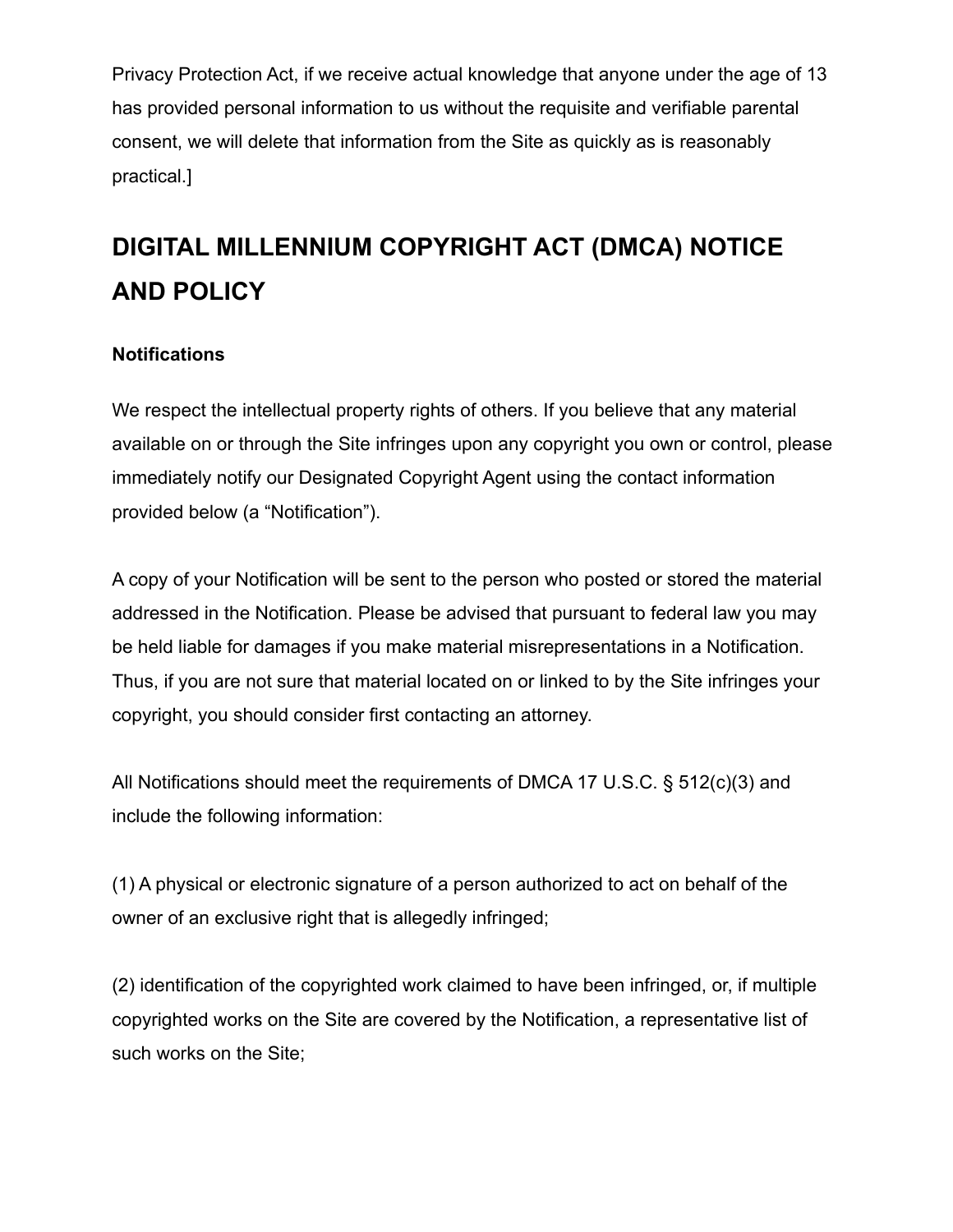(3) identification of the material that is claimed to be infringing or to be the subject of infringing activity and that is to be removed or access to which is to be disabled, and information reasonably sufficient to permit us to locate the material;

(4) information reasonably sufficient to permit us to contact the complaining party, such as an address, telephone number, and, if available, an email address at which the complaining party may be contacted;

(5) a statement that the complaining party has a good faith belief that use of the material in the manner complained of is not authorized by the copyright owner, its agent, or the law;

(6) a statement that the information in the notification is accurate, and under penalty of perjury, that the complaining party is authorized to act on behalf of the owner of an exclusive right that is allegedly infringed upon.

#### **Counter Notification**

If you believe your own copyrighted material has been removed from the Site as a result of a mistake or misidentification, you may submit a written counter notification to [us/our Designated Copyright Agent] using the contact information provided below (a "Counter Notification").

To be an effective Counter Notification under the DMCA, your Counter Notification must include substantially the following:

(1) identification of the material that has been removed or disabled and the location at which the material appeared before it was removed or disabled;

(2) a statement that you consent to the jurisdiction of the Federal District Court in which your address is located, or if your address is outside the United States, for any judicial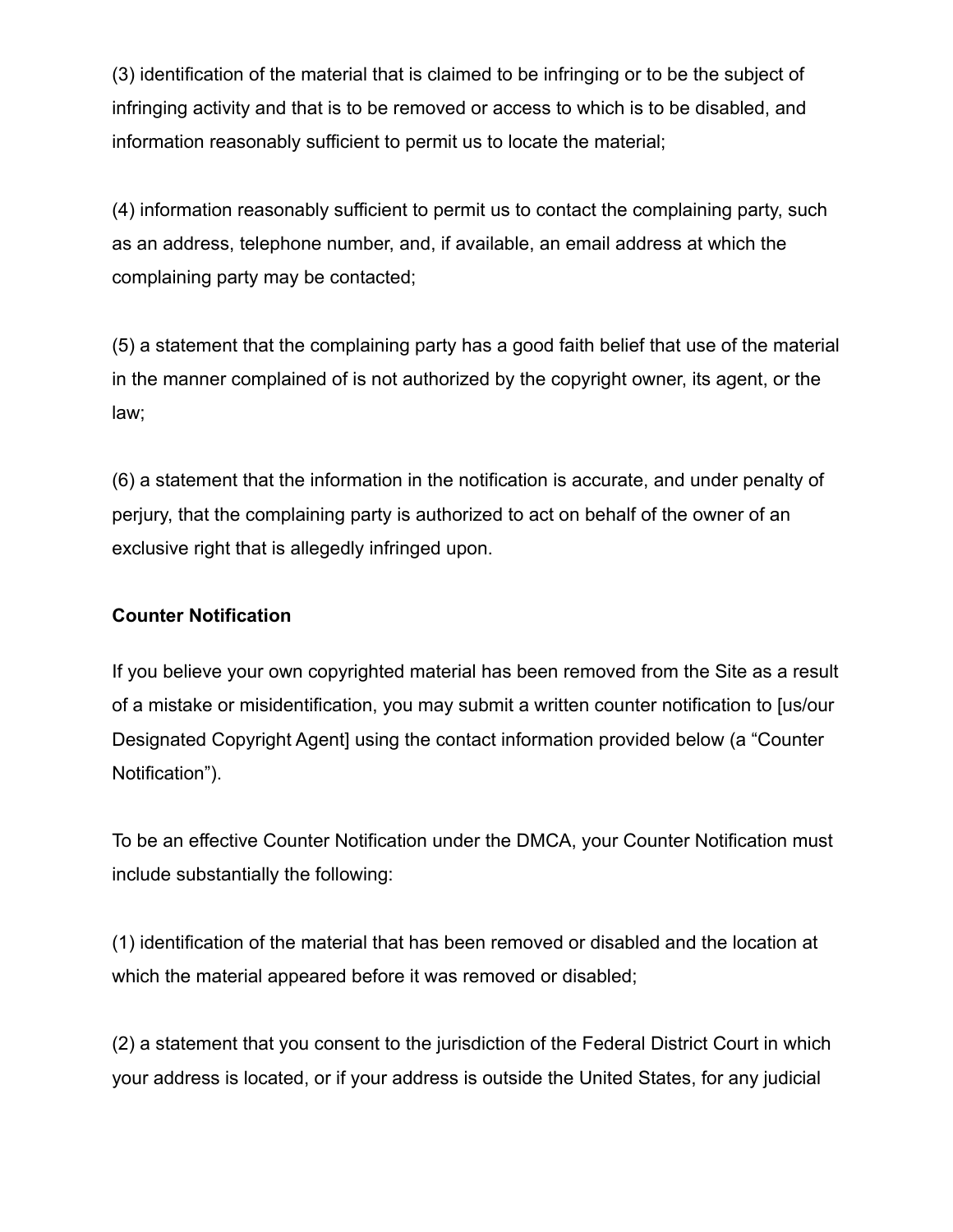district in which we are located;

(3) a statement that you will accept service of process from the party that filed the Notification or the party's agent;

(4) your name, address, and telephone number;

(5) a statement under penalty of perjury that you have a good faith belief that the material in question was removed or disabled as a result of a mistake or misidentification of the material to be removed or disabled;

(6) your physical or electronic signature.

If you send us a valid, written Counter Notification meeting the requirements described above, we will restore your removed or disabled material, unless we first receive notice from the party filing the Notification informing us that such party has filed a court action to restrain you from engaging in infringing activity related to the material in question.

Please note that if you materially misrepresent that the disabled or removed content was removed by mistake or misidentification, you may be liable for damages, including costs and attorney's fees. Filing a false Counter Notification constitutes perjury.

#### **Designated Copyright Agent**

Tyler Ruff Attn: Copyright Agent 1650 Simpson Ave Ocean City, NJ 08226 hello@blazed.space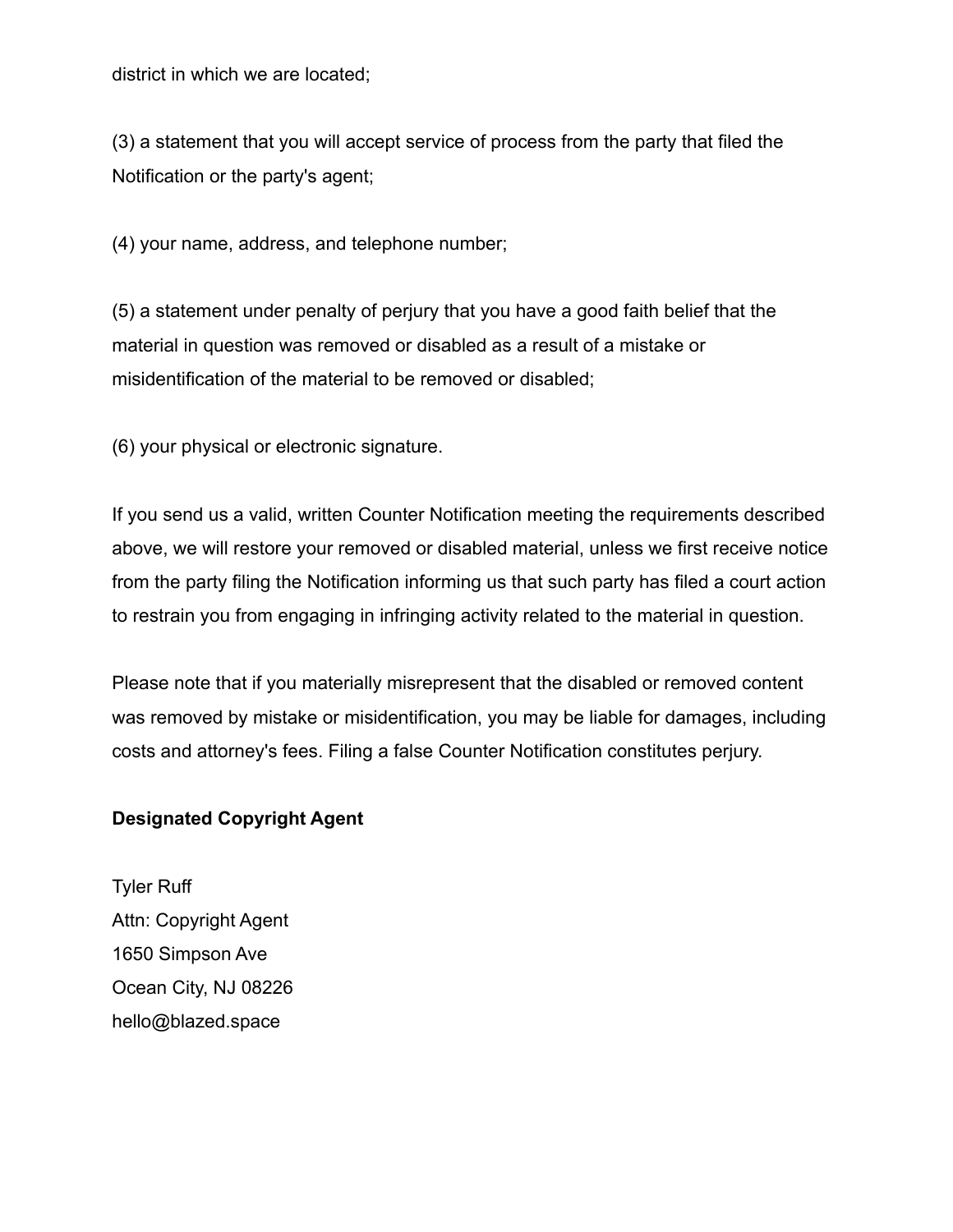## **COPYRIGHT INFRINGEMENTS**

We respect the intellectual property rights of others. If you believe that any material available on or through the Site infringes upon any copyright you own or control, please immediately notify us using the contact information provided below (a "Notification"). A copy of your Notification will be sent to the person who posted or stored the material addressed in the Notification.

Please be advised that pursuant to federal law you may be held liable for damages if you make material misrepresentations in a Notification. Thus, if you are not sure that material located on or linked to by the Site infringes your copyright, you should consider first contacting an attorney.]

#### **TERM AND TERMINATION**

These Terms of Service shall remain in full force and effect while you use the Site. WITHOUT LIMITING ANY OTHER PROVISION OF THESE TERMS OF SERVICE, WE RESERVE THE RIGHT TO, IN OUR SOLE DISCRETION AND WITHOUT NOTICE OR LIABILITY, DENY ACCESS TO AND USE OF THE SITE (INCLUDING BLOCKING CERTAIN IP ADDRESSES), TO ANY PERSON FOR ANY REASON OR FOR NO REASON, INCLUDING WITHOUT LIMITATION FOR BREACH OF ANY REPRESENTATION, WARRANTY, OR COVENANT CONTAINED IN THESE TERMS OF SERVICE OR OF ANY APPLICABLE LAW OR REGULATION. WE MAY TERMINATE YOUR USE OR PARTICIPATION IN THE SITE OR DELETE [YOUR ACCOUNT AND] ANY CONTENT OR INFORMATION THAT YOU POSTED AT ANY TIME, WITHOUT WARNING, IN OUR SOLE DISCRETION.

If we terminate or suspend your account for any reason, you are prohibited from registering and creating a new account under your name, a fake or borrowed name, or the name of any third party, even if you may be acting on behalf of the third party.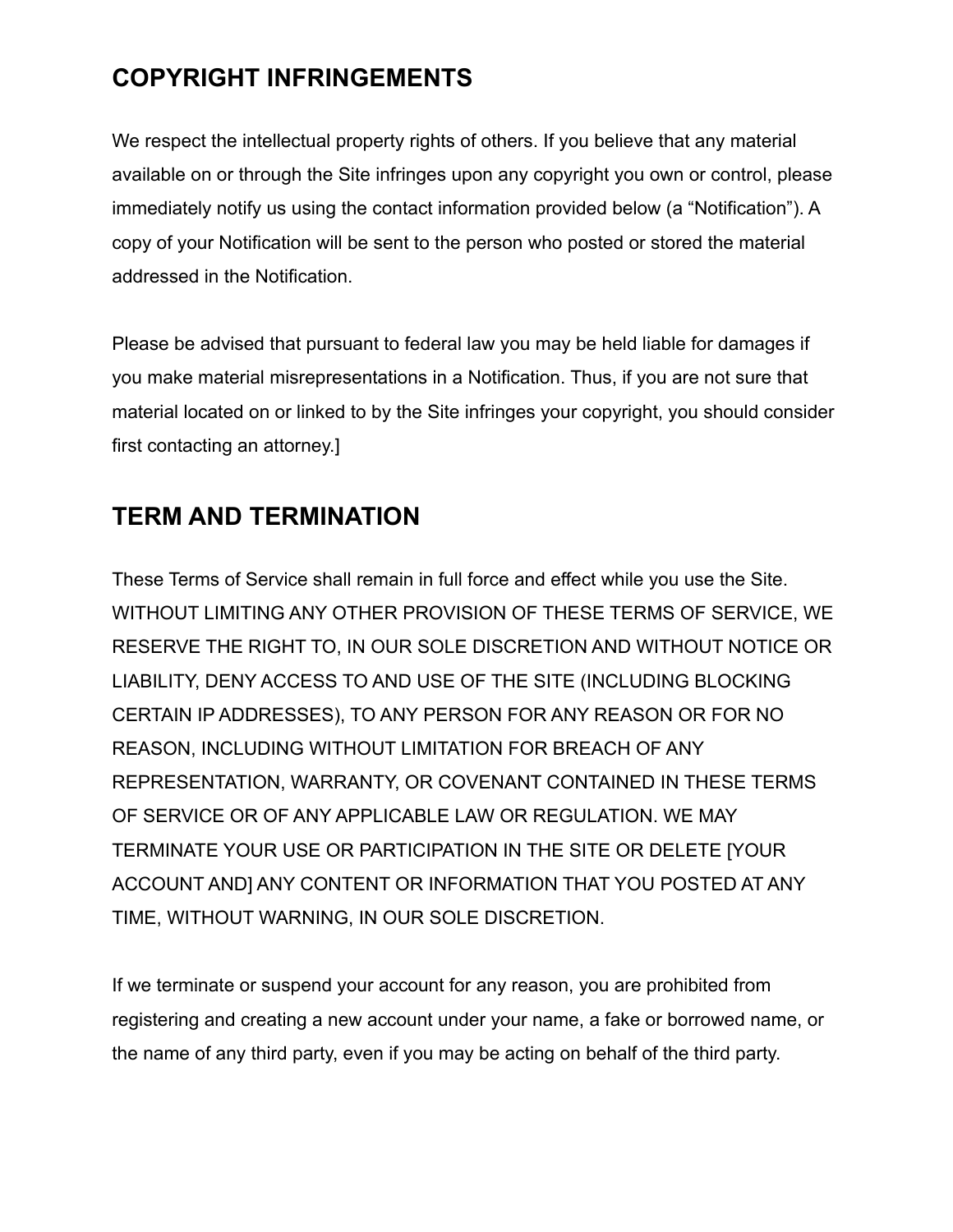In addition to terminating or suspending your account, we reserve the right to take appropriate legal action, including without limitation pursuing civil, criminal, and injunctive redress.

#### **MODIFICATIONS AND INTERRUPTIONS**

We reserve the right to change, modify, or remove the contents of the Site at any time or for any reason at our sole discretion without notice. However, we have no obligation to update any information on our Site. We also reserve the right to modify or discontinue all or part of the Site without notice at any time.

We will not be liable to you or any third party for any modification, price change, suspension, or discontinuance of the Site.

We cannot guarantee the Site will be available at all times. We may experience hardware, software, or other problems or need to perform maintenance related to the Site, resulting in interruptions, delays, or errors.

We reserve the right to change, revise, update, suspend, discontinue, or otherwise modify the Site at any time or for any reason without notice to you. You agree that we have no liability whatsoever for any loss, damage, or inconvenience caused by your inability to access or use the Site during any downtime or discontinuance of the Site.

Nothing in these Terms of Service will be construed to obligate us to maintain and support the Site or to supply any corrections, updates, or releases in connection therewith.

#### **GOVERNING LAW**

These Terms of Service and your use of the Site are governed by and construed in accordance with the laws of the State of New Jersey applicable to agreements made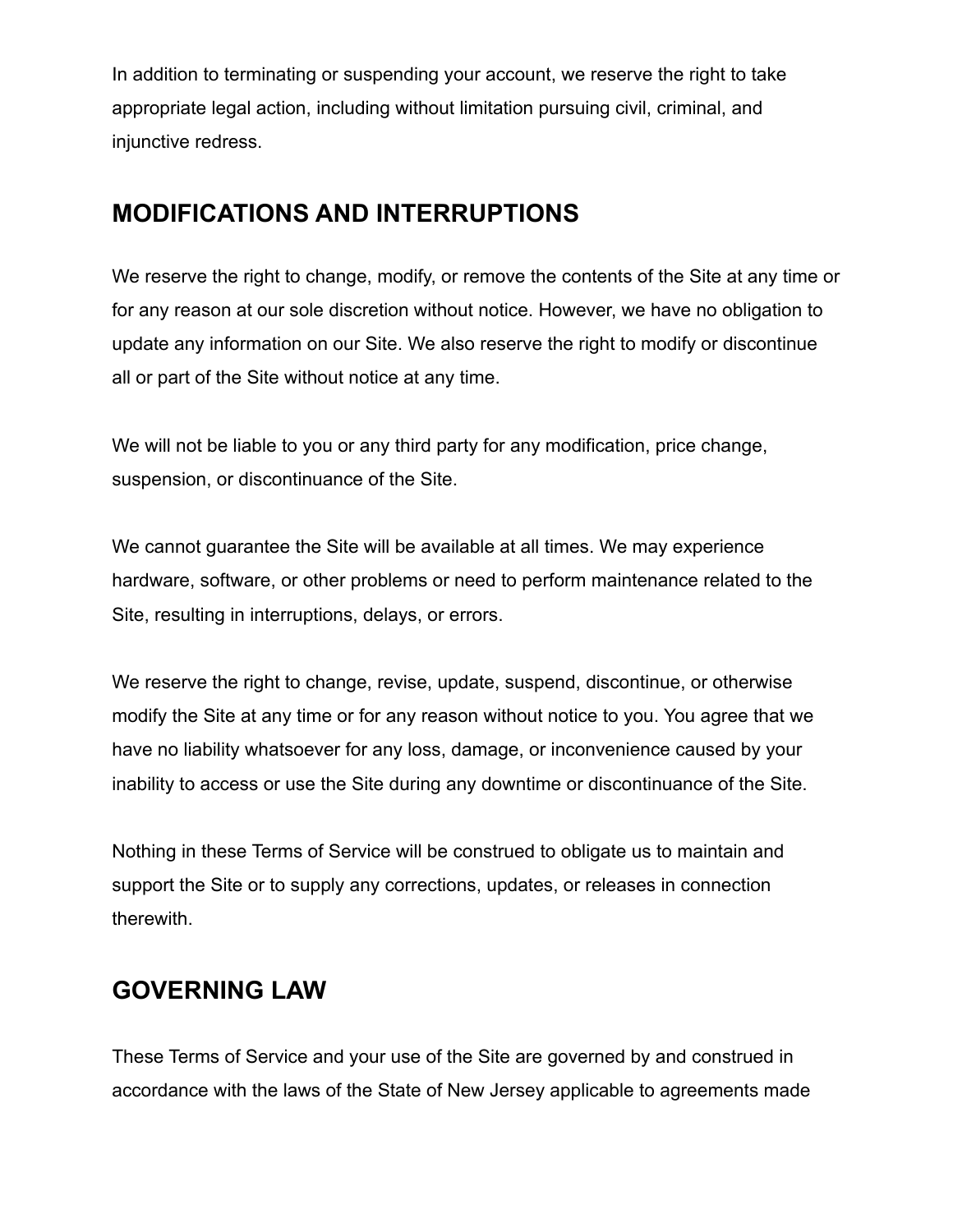and to be entirely performed within the State/Commonwealth of New Jersey, without regard to its conflict of law principles.

#### **DISPUTE RESOLUTION**

**Option 1**: Any legal action of whatever nature brought by either you or us (collectively, the "Parties" and individually, a "Party") shall be commenced or prosecuted in the state and federal courts located in Cape May County, New Jersey, and the Parties hereby consent to, and waive all defenses of lack of personal jurisdiction and forum non conveniens with respect to venue and jurisdiction in such state and federal courts.

Application of the United Nations Convention on Contracts for the International Sale of Goods and the Uniform Computer Information Transaction Act (UCITA) are excluded from these Terms of Service. In no event shall any claim, action, or proceeding brought by either Party related in any way to the Site be commenced more than vears after the cause of action arose.

#### **Option 2: Informal Negotiations**

To expedite resolution and control the cost of any dispute, controversy, or claim related to these Terms of Service (each a "Dispute" and collectively, the "Disputes") brought by either you or us (individually, a "Party" and collectively, the "Parties"), the Parties agree to first attempt to negotiate any Dispute (except those Disputes expressly provided below) informally for at least **\_\_\_\_\_\_** days before initiating arbitration. Such informal negotiations commence upon written notice from one Party to the other Party.

#### **Binding Arbitration**

If the Parties are unable to resolve a Dispute through informal negotiations, the Dispute (except those Disputes expressly excluded below) will be finally and exclusively resolved by binding arbitration. YOU UNDERSTAND THAT WITHOUT THIS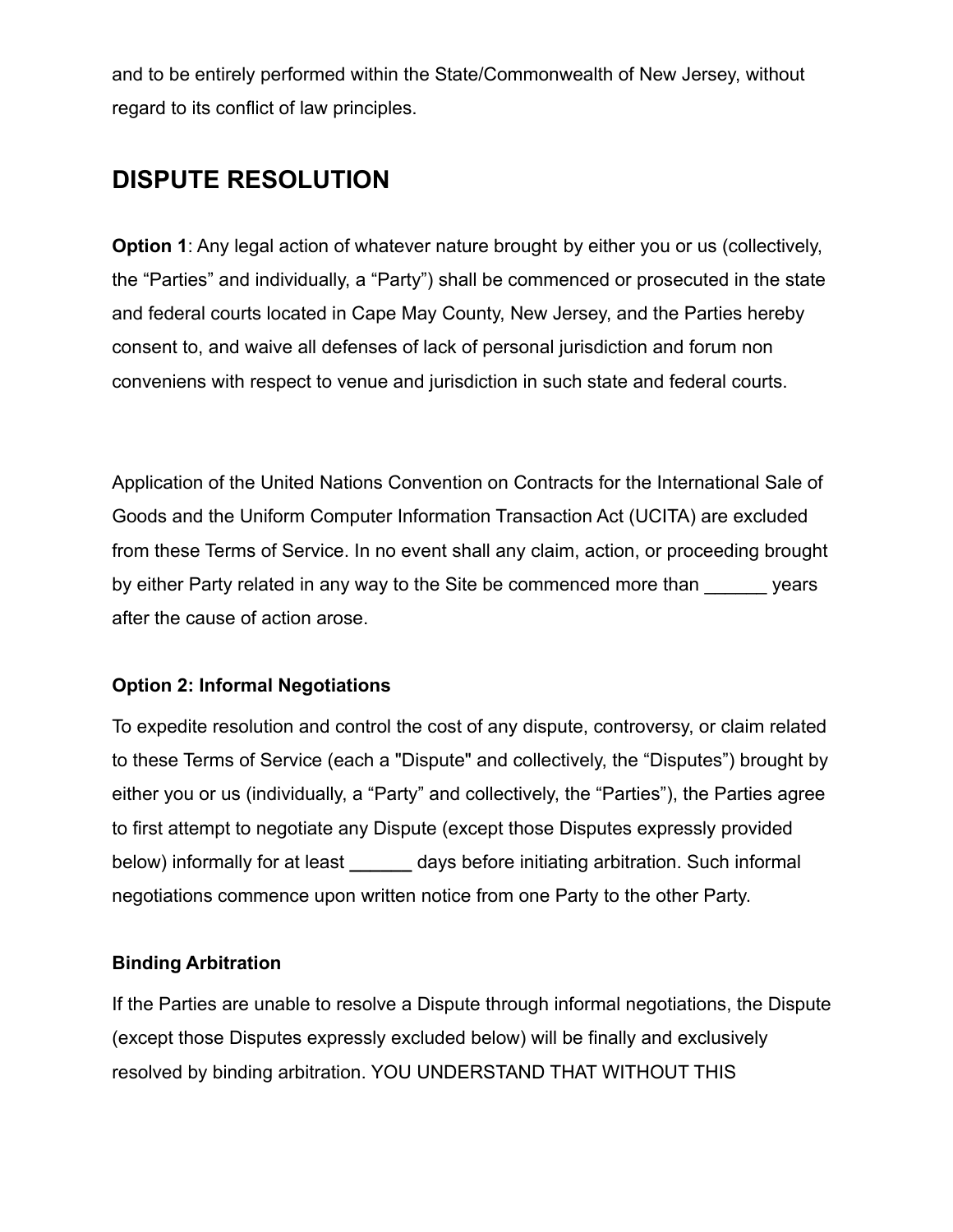PROVISION, YOU WOULD HAVE THE RIGHT TO SUE IN COURT AND HAVE A JURY TRIAL.

The arbitration shall be commenced and conducted under the Commercial Arbitration Rules of the American Arbitration Association ("AAA") and, where appropriate, the AAA's Supplementary Procedures for Consumer Related Disputes ("AAA Consumer Rules"), both of which are available at the AAA website [www.adr.org.](http://www.adr.org)

Your arbitration fees and your share of arbitrator compensation shall be governed by the AAA Consumer Rules and, where appropriate, limited by the AAA Consumer Rules. [If such costs are determined by the arbitrator to be excessive, we will pay all arbitration fees and expenses.]

The arbitration may be conducted in person, through the submission of documents, by phone, or online. The arbitrator will make a decision in writing, but need not provide a statement of reasons unless requested by either Party.

The arbitrator must follow applicable law, and any award may be challenged if the arbitrator fails to do so. Except where otherwise required by the applicable AAA rules or applicable law, the arbitration will take place in Cape May County, New Jersey.

Except as otherwise provided herein, the Parties may litigate in court to compel arbitration, stay proceedings pending arbitration, or to confirm, modify, vacate, or enter judgment on the award entered by the arbitrator.

If for any reason, a Dispute proceeds in court rather than arbitration, the Dispute shall be commenced or prosecuted in the state and federal courts located in Cape May County, New Jersey, and the Parties hereby consent to, and waive all defenses of lack of personal jurisdiction, and forum non conveniens with respect to venue and jurisdiction in such state and federal courts.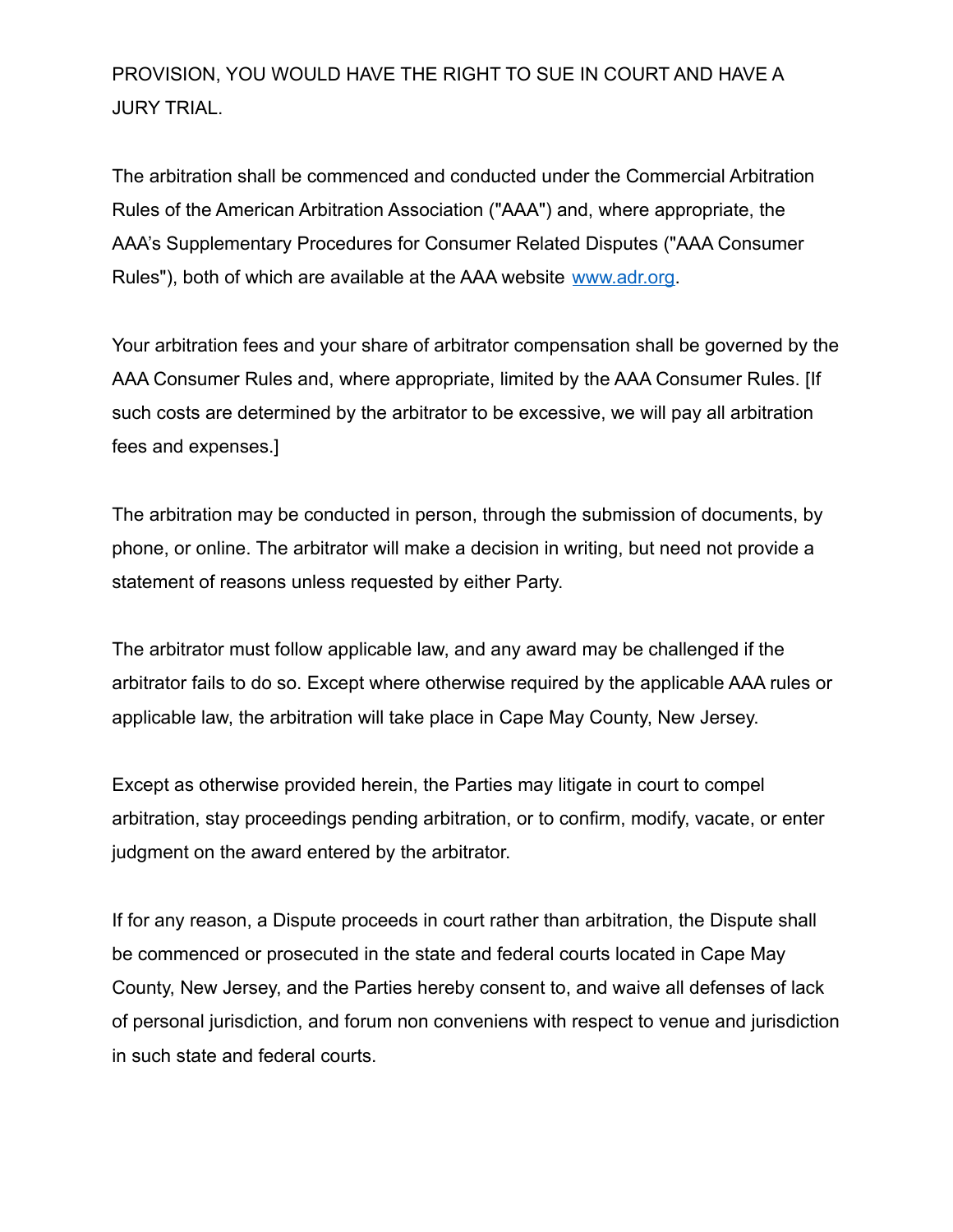Application of the United Nations Convention on Contracts for the International Sale of Goods and the Uniform Computer Information Transaction Act (UCITA) are excluded from these Terms of Service.

In no event shall any Dispute brought by either Party related in any way to the Site be commenced more than **10 (ten)** years after the cause of action arose. If this provision is found to be illegal or unenforceable, then neither Party will elect to arbitrate any Dispute falling within that portion of this provision found to be illegal or unenforceable and such Dispute shall be decided by a court of competent jurisdiction within the courts listed for jurisdiction above, and the Parties agree to submit to the personal jurisdiction of that court.

#### **Option 3: Binding Arbitration**

To expedite resolution and control the cost of any dispute, controversy or claim related to these Terms of Service (each a "Dispute" and collectively, "Disputes"), any Dispute brought by either you or us (individually, a "Party" and collectively, the "Parties") shall be finally and exclusively resolved by binding arbitration.

YOU UNDERSTAND THAT WITHOUT THIS PROVISION, YOU WOULD HAVE THE RIGHT TO SUE IN COURT AND HAVE A JURY TRIAL. The arbitration shall be commenced and conducted under the Commercial Arbitration Rules of the American Arbitration Association ("AAA") and, where appropriate, the AAA's Supplementary Procedures for Consumer Related Disputes ("AAA Consumer Rules"), both of which are available at the AAA website [www.adr.org](http://www.adr.org).

Your arbitration fees and your share of arbitrator compensation shall be governed by the AAA Consumer Rules and, where appropriate, limited by the AAA Consumer Rules. [If such costs are determined by the arbitrator to be excessive, we will pay all arbitration fees and expenses.]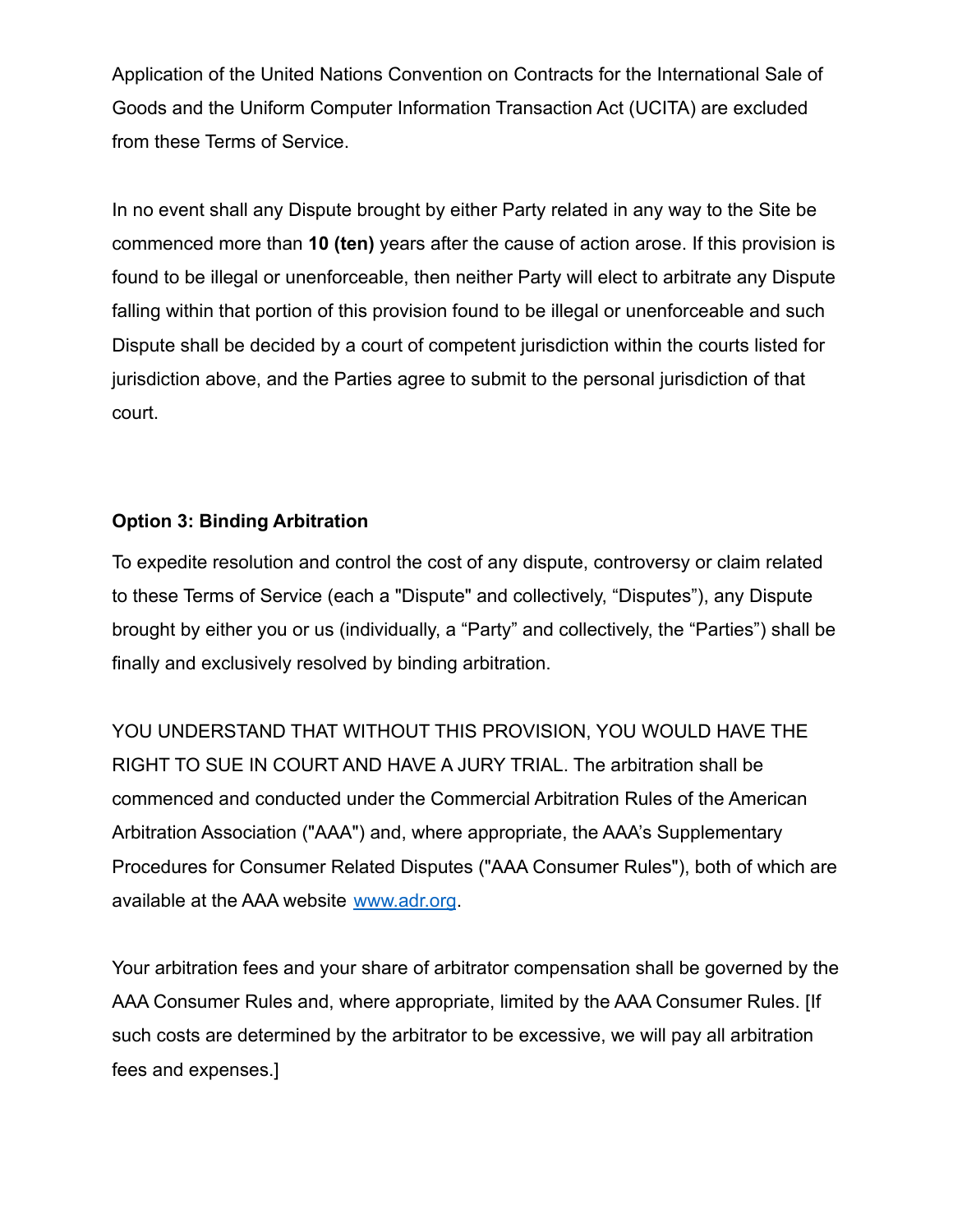The arbitration may be conducted in person, through the submission of documents, by phone, or online. The arbitrator will make a decision in writing, but need not provide a statement of reasons unless requested by either Party. The arbitrator must follow applicable law, and any award may be challenged if the arbitrator fails to do so.

Except where otherwise required by the applicable AAA rules or applicable law, the arbitration will take place in **Cape May County, New Jersey**. Except as otherwise provided herein, the Parties may litigate in court to compel arbitration, stay proceedings pending arbitration, or to confirm, modify, vacate, or enter judgment on the award entered by the arbitrator.

If for any reason, a Dispute proceeds in court rather than arbitration, the Dispute shall be commenced or prosecuted in the state and federal courts located in Cape May County, New Jersey, and the Parties hereby consent to, and waive all defenses of lack of, personal jurisdiction, and forum non conveniens with respect to venue and jurisdiction in such state and federal courts.

Application of the United Nations Convention on Contracts for the International Sale of Goods and the Uniform Computer Information Transaction Act (UCITA) are excluded from these Terms of Service. In no event shall any Dispute brought by either Party related in any way to the Site or Services be commenced more than **10 (ten)** years after the cause of action arose.

If this provision is found to be illegal or unenforceable, then neither Party will elect to arbitrate any Dispute falling within that portion of this provision found to be illegal or unenforceable and such Dispute shall be decided by a court of competent jurisdiction within the courts listed for jurisdiction above, and the Parties agree to submit to the personal jurisdiction of that court.

#### **Option 2/Option 3: Restrictions**

The Parties agree that any arbitration shall be limited to the Dispute between the Parties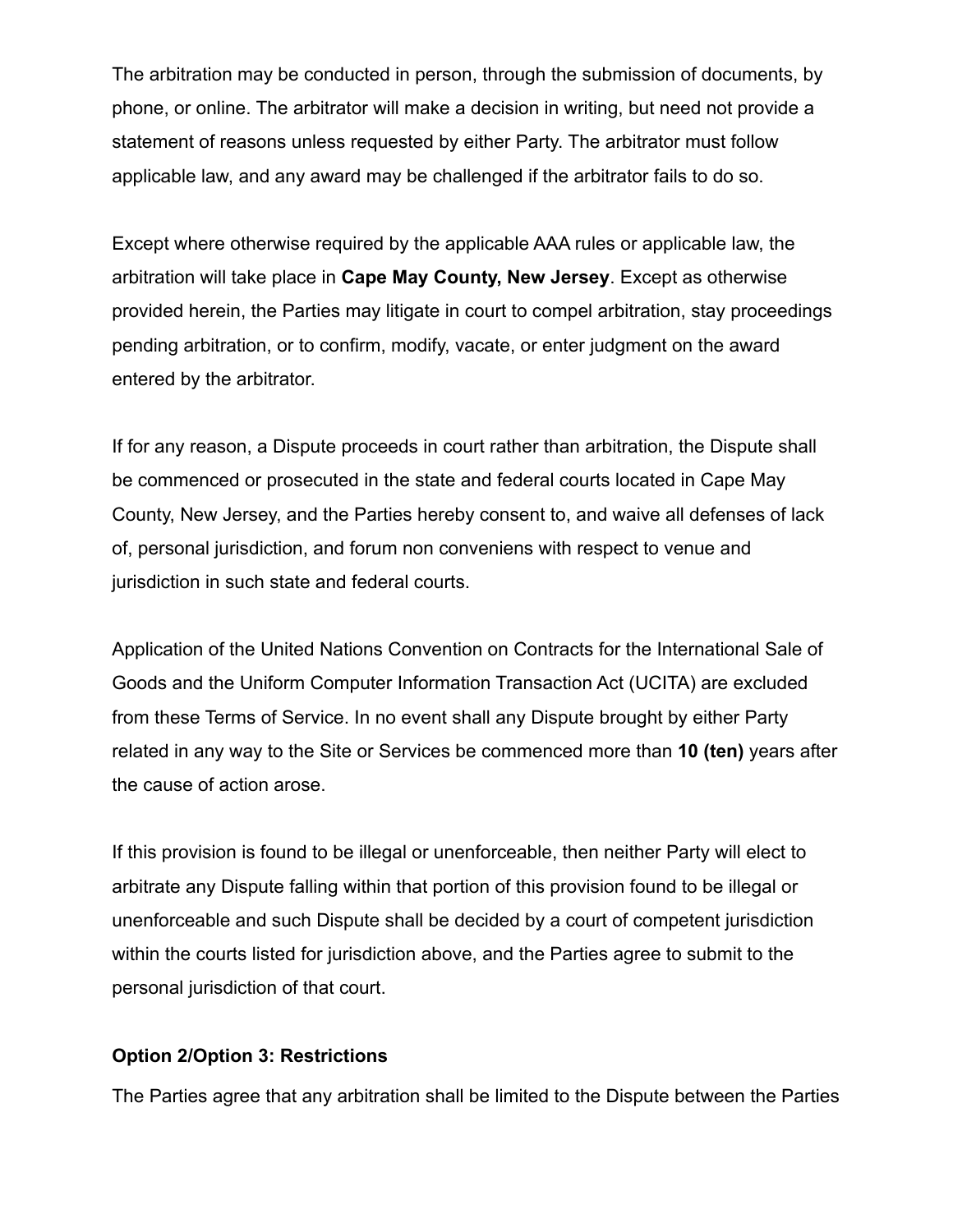individually. To the full extent permitted by law, (a) no arbitration shall be joined with any other proceeding; (b) there is no right or authority for any Dispute to be arbitrated on a class-action basis or to utilize class action procedures; and (c) there is no right or authority for any Dispute to be brought in a purported representative capacity on behalf of the general public or any other persons.

#### **Option 2/Option 3: Exceptions to [Informal Negotiations and] Arbitration**

The Parties agree that the following Disputes are not subject to the above provisions concerning [informal negotiations and] binding arbitration: (a) any Disputes seeking to enforce or protect, or concerning the validity of, any of the intellectual property rights of a Party; (b) any Dispute related to, or arising from, allegations of theft, piracy, invasion of privacy, or unauthorized use; and (c) any claim for injunctive relief.

If this provision is found to be illegal or unenforceable, then neither Party will elect to arbitrate any Dispute falling within that portion of this provision found to be illegal or unenforceable and such Dispute shall be decided by a court of competent jurisdiction within the courts listed for jurisdiction above, and the Parties agree to submit to the personal jurisdiction of that court.

## **CORRECTIONS**

There may be information on the Site that contains typographical errors, inaccuracies, or omissions that may relate to the Site, including descriptions, pricing, availability, and various other information. We reserve the right to correct any errors, inaccuracies, or omissions and to change or update the information on the Site at any time, without prior notice.

## **DISCLAIMER**

THE SITE IS PROVIDED ON AN AS-IS AND AS-AVAILABLE BASIS. YOU AGREE THAT YOUR USE OF THE SITE AND OUR SERVICES WILL BE AT YOUR SOLE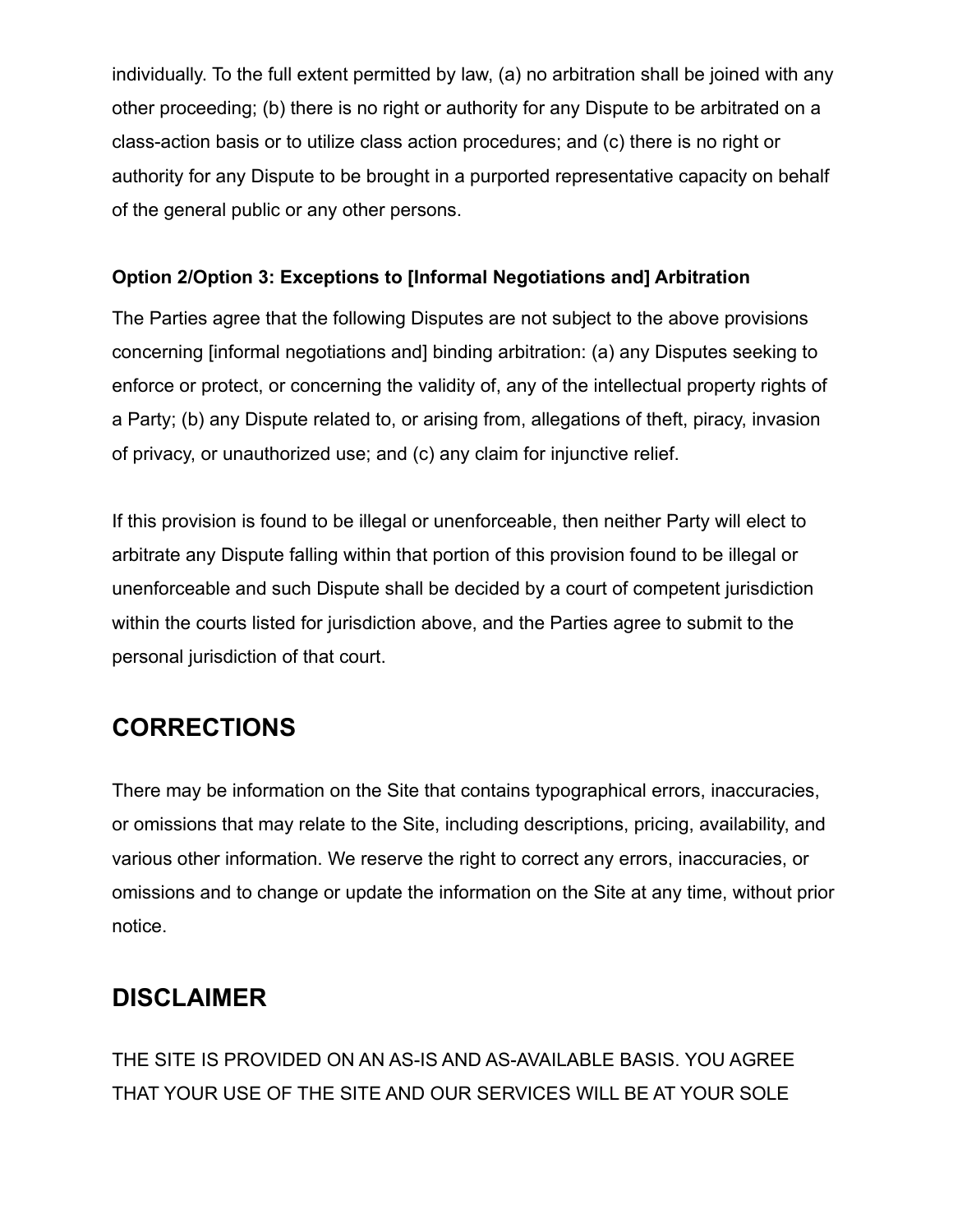RISK. TO THE FULLEST EXTENT PERMITTED BY LAW, WE DISCLAIM ALL WARRANTIES, EXPRESS OR IMPLIED, IN CONNECTION WITH THE SITE AND YOUR USE THEREOF, INCLUDING, WITHOUT LIMITATION, THE IMPLIED WARRANTIES OF MERCHANTABILITY, FITNESS FOR A PARTICULAR PURPOSE, AND NON-INFRINGEMENT. WE MAKE NO WARRANTIES OR REPRESENTATIONS ABOUT THE ACCURACY OR COMPLETENESS OF THE SITE'S CONTENT OR THE CONTENT OF ANY WEBSITES LINKED TO THE SITE AND WE WILL ASSUME NO LIABILITY OR RESPONSIBILITY FOR ANY (1) ERRORS, MISTAKES, OR INACCURACIES OF CONTENT AND MATERIALS, (2) PERSONAL INJURY OR PROPERTY DAMAGE, OF ANY NATURE WHATSOEVER, RESULTING FROM YOUR ACCESS TO AND USE OF THE SITE, (3) ANY UNAUTHORIZED ACCESS TO OR USE OF OUR SECURE SERVERS AND/OR ANY AND ALL PERSONAL INFORMATION AND/OR FINANCIAL INFORMATION STORED THEREIN, (4) ANY INTERRUPTION OR CESSATION OF TRANSMISSION TO OR FROM THE SITE, (5) ANY BUGS, VIRUSES, TROJAN HORSES, OR THE LIKE WHICH MAY BE TRANSMITTED TO OR THROUGH THE SITE BY ANY THIRD PARTY, AND/OR (6) ANY ERRORS OR OMISSIONS IN ANY CONTENT AND MATERIALS OR FOR ANY LOSS OR DAMAGE OF ANY KIND INCURRED AS A RESULT OF THE USE OF ANY CONTENT POSTED, TRANSMITTED, OR OTHERWISE MADE AVAILABLE VIA THE SITE. WE DO NOT WARRANT, ENDORSE, GUARANTEE, OR ASSUME RESPONSIBILITY FOR ANY PRODUCT OR SERVICE ADVERTISED OR OFFERED BY A THIRD PARTY THROUGH THE SITE, ANY HYPERLINKED WEBSITE, OR ANY WEBSITE OR MOBILE APPLICATION FEATURED IN ANY BANNER OR OTHER ADVERTISING, AND WE WILL NOT BE A PARTY TO OR IN ANY WAY BE RESPONSIBLE FOR MONITORING ANY TRANSACTION BETWEEN YOU AND ANY THIRD-PARTY PROVIDERS OF PRODUCTS OR SERVICES.

AS WITH THE PURCHASE OF A PRODUCT OR SERVICE THROUGH ANY MEDIUM OR IN ANY ENVIRONMENT, YOU SHOULD USE YOUR BEST JUDGMENT AND EXERCISE CAUTION WHERE APPROPRIATE.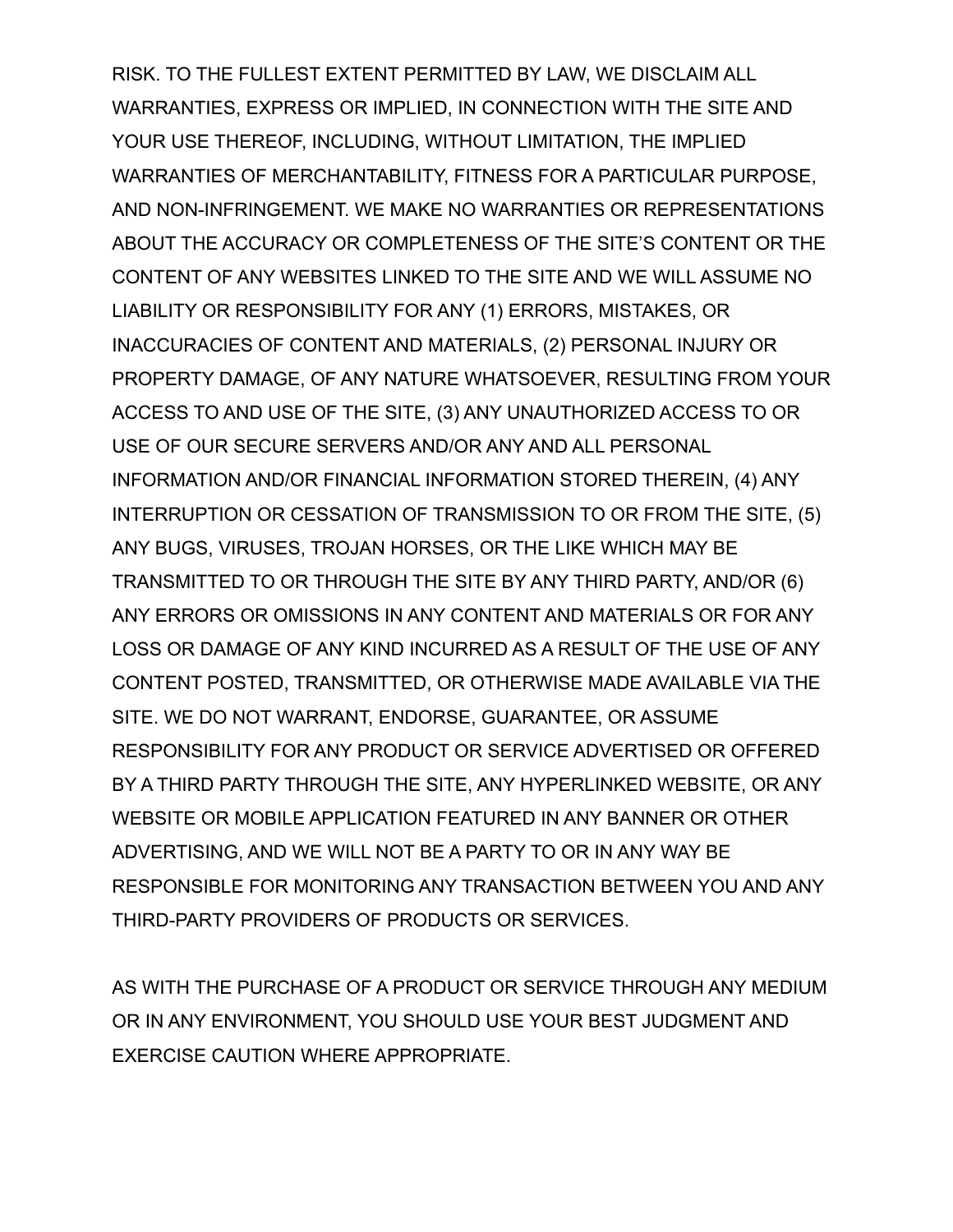## **LIMITATIONS OF LIABILITY**

IN NO EVENT WILL WE OR OUR DIRECTORS, EMPLOYEES, OR AGENTS BE LIABLE TO YOU OR ANY THIRD PARTY FOR ANY DIRECT, INDIRECT, CONSEQUENTIAL, EXEMPLARY, INCIDENTAL, SPECIAL, OR PUNITIVE DAMAGES, INCLUDING LOST PROFIT, LOST REVENUE, LOSS OF DATA, OR OTHER DAMAGES ARISING FROM YOUR USE OF THE SITE, EVEN IF WE HAVE BEEN ADVISED OF THE POSSIBILITY OF SUCH DAMAGES.

[NOTWITHSTANDING ANYTHING TO THE CONTRARY CONTAINED HEREIN, OUR LIABILITY TO YOU FOR ANY CAUSE WHATSOEVER AND REGARDLESS OF THE FORM OF THE ACTION, WILL AT ALL TIMES BE LIMITED TO [THE LESSER OF] [THE AMOUNT PAID, IF ANY, BY YOU TO US DURING THE PREVIOUS MONTH PERIOD PRIOR TO ANY CAUSE OF ACTION ARISING [OR] [ **\$1,000**]. CERTAIN STATE LAWS DO NOT ALLOW LIMITATIONS ON IMPLIED WARRANTIES OR THE EXCLUSION OR LIMITATION OF CERTAIN DAMAGES. IF THESE LAWS APPLY TO YOU, SOME OR ALL OF THE ABOVE DISCLAIMERS OR LIMITATIONS MAY NOT APPLY TO YOU, AND YOU MAY HAVE ADDITIONAL RIGHTS.]

## **INDEMNIFICATION**

You agree to defend, indemnify, and hold us harmless, including our subsidiaries, affiliates, and all of our respective officers, agents, partners, and employees, from and against any loss, damage, liability, claim, or demand, including reasonable attorneys' fees and expenses, made by any third party due to or arising out of: (1) [your Contributions]; (2) use of the Site; (3) breach of these Terms of Service; (4) any breach of your representations and warranties set forth in these Terms of Service; (5) your violation of the rights of a third party, including but not limited to intellectual property rights; or (6) any overt harmful act toward any other user of the Site with whom you connected via the Site.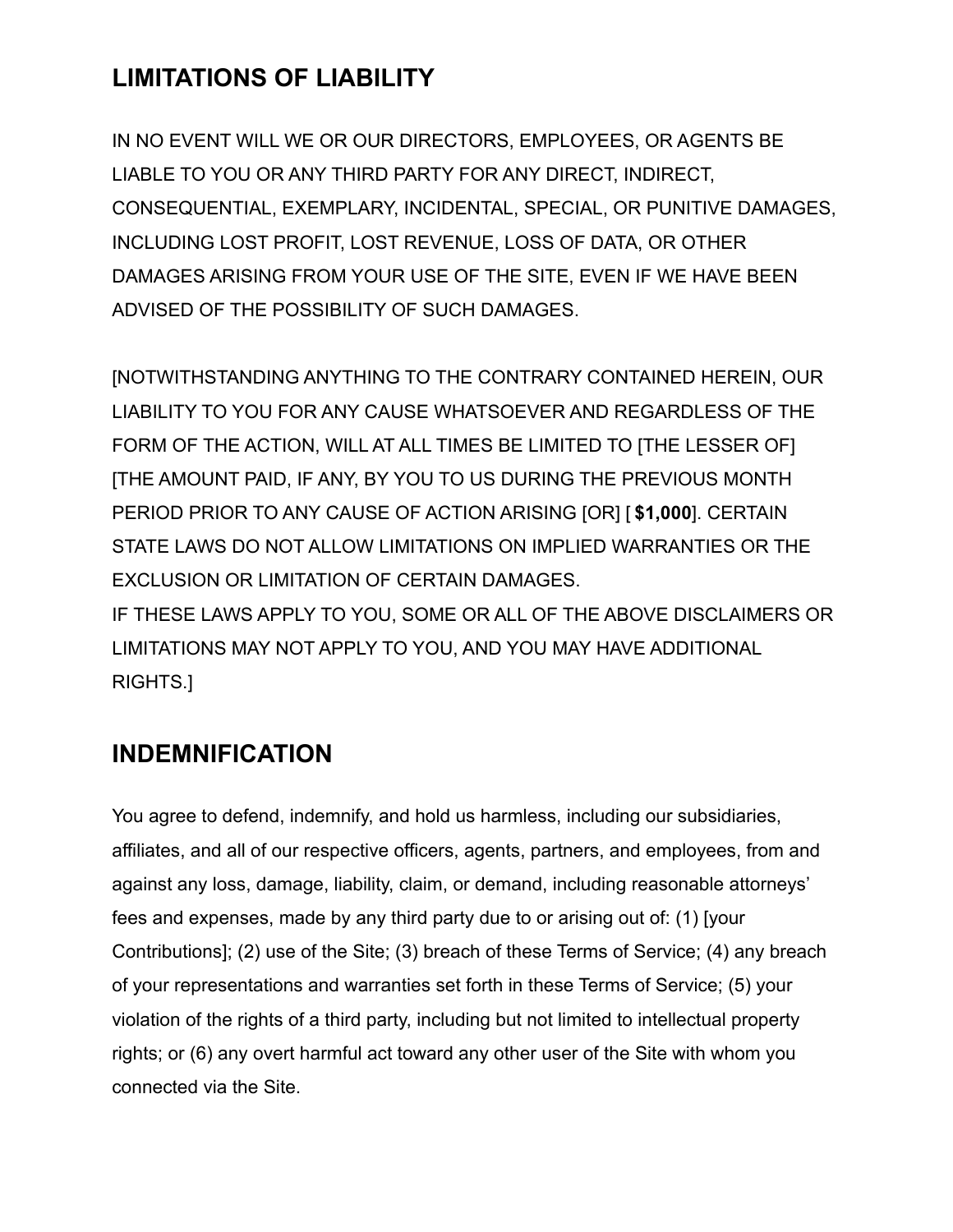Notwithstanding the foregoing, we reserve the right, at your expense, to assume the exclusive defense and control of any matter for which you are required to indemnify us, and you agree to cooperate, at your expense, with our defense of such claims. We will use reasonable efforts to notify you of any such claim, action, or proceeding which is subject to this indemnification upon becoming aware of it.

## **USER DATA**

We will maintain certain data that you transmit to the Site for the purpose of managing the Site, as well as data relating to your use of the Site. Although we perform regular routine backups of data, you are solely responsible for all data that you transmit or that relates to any activity you have undertaken using the Site.

You agree that we shall have no liability to you for any loss or corruption of any such data, and you hereby waive any right of action against us arising from any such loss or corruption of such data.

# **ELECTRONIC COMMUNICATIONS, TRANSACTIONS, AND SIGNATURES**

Visiting the Site, sending us emails, and completing online forms constitute electronic communications. You consent to receive electronic communications, and you agree that all agreements, notices, disclosures, and other communications we provide to you electronically, via email and on the Site, satisfy any legal requirement that such communication be in writing.

YOU HEREBY AGREE TO THE USE OF ELECTRONIC SIGNATURES, CONTRACTS, ORDERS, AND OTHER RECORDS, AND TO ELECTRONIC DELIVERY OF NOTICES, POLICIES, AND RECORDS OF TRANSACTIONS INITIATED OR COMPLETED BY US OR VIA THE SITE.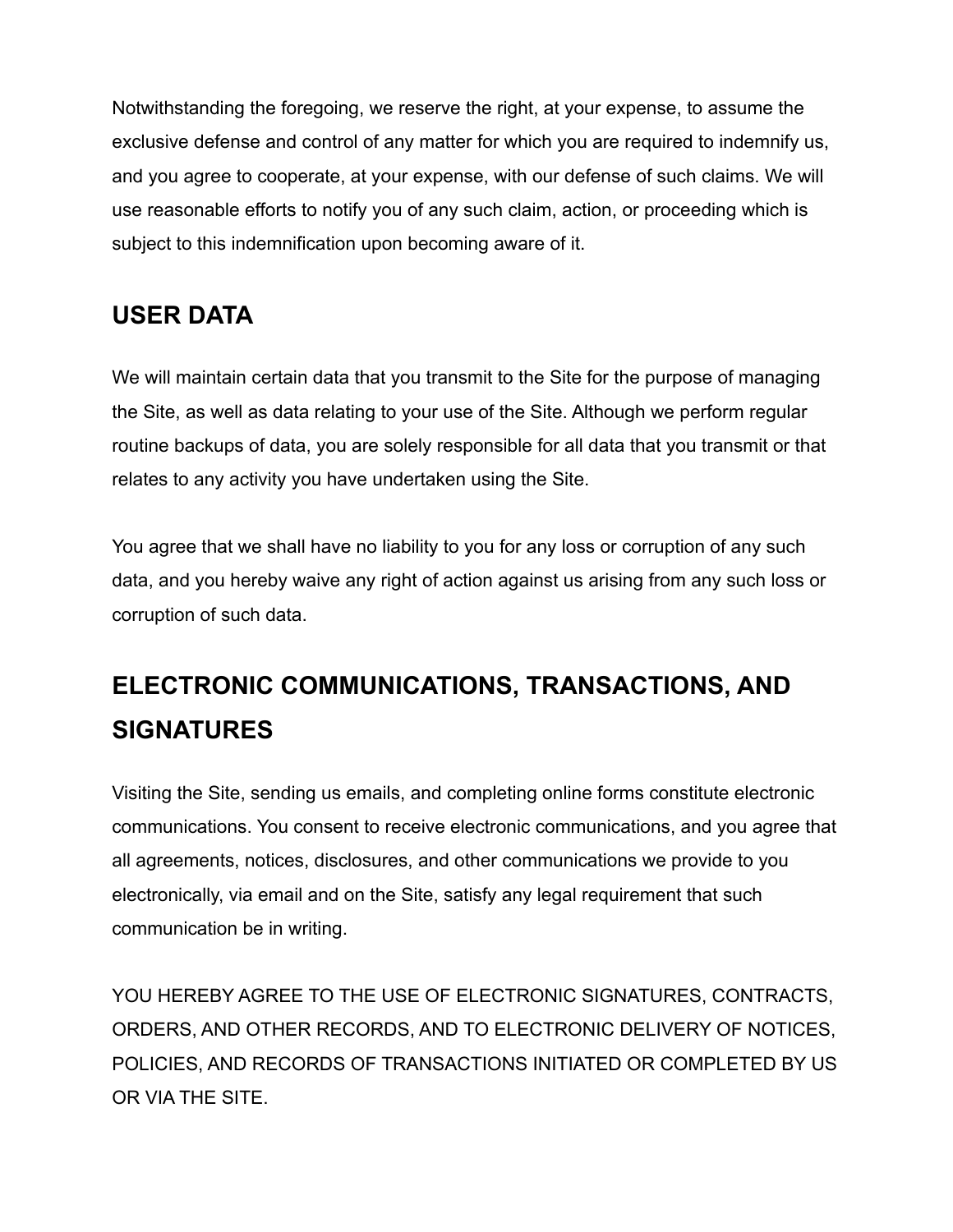You hereby waive any rights or requirements under any statutes, regulations, rules, ordinances, or other laws in any jurisdiction which require an original signature or delivery or retention of non-electronic records, or to payments or the granting of credits by any means other than electronic means.

## **CALIFORNIA USERS AND RESIDENTS**

If any complaint with us is not satisfactorily resolved, you can contact the Complaint Assistance Unit of the Division of Consumer Services of the California Department of Consumer Affairs in writing at 1625 North Market Blvd., Suite N 112, Sacramento, California 95834 or by telephone at (800) 952-5210 or (916) 445-1254.

## **MISCELLANEOUS**

These Terms of Service and any policies or operating rules posted by us on the Site constitute the entire agreement and understanding between you and us. Our failure to exercise or enforce any right or provision of these Terms of Service shall not operate as a waiver of such right or provision.

These Terms of Service operate to the fullest extent permissible by law. We may assign any or all of our rights and obligations to others at any time. We shall not be responsible or liable for any loss, damage, delay, or failure to act caused by any cause beyond our reasonable control.

If any provision or part of a provision of these Terms of Service is determined to be unlawful, void, or unenforceable, that provision or part of the provision is deemed severable from these Terms of Service and does not affect the validity and enforceability of any remaining provisions.